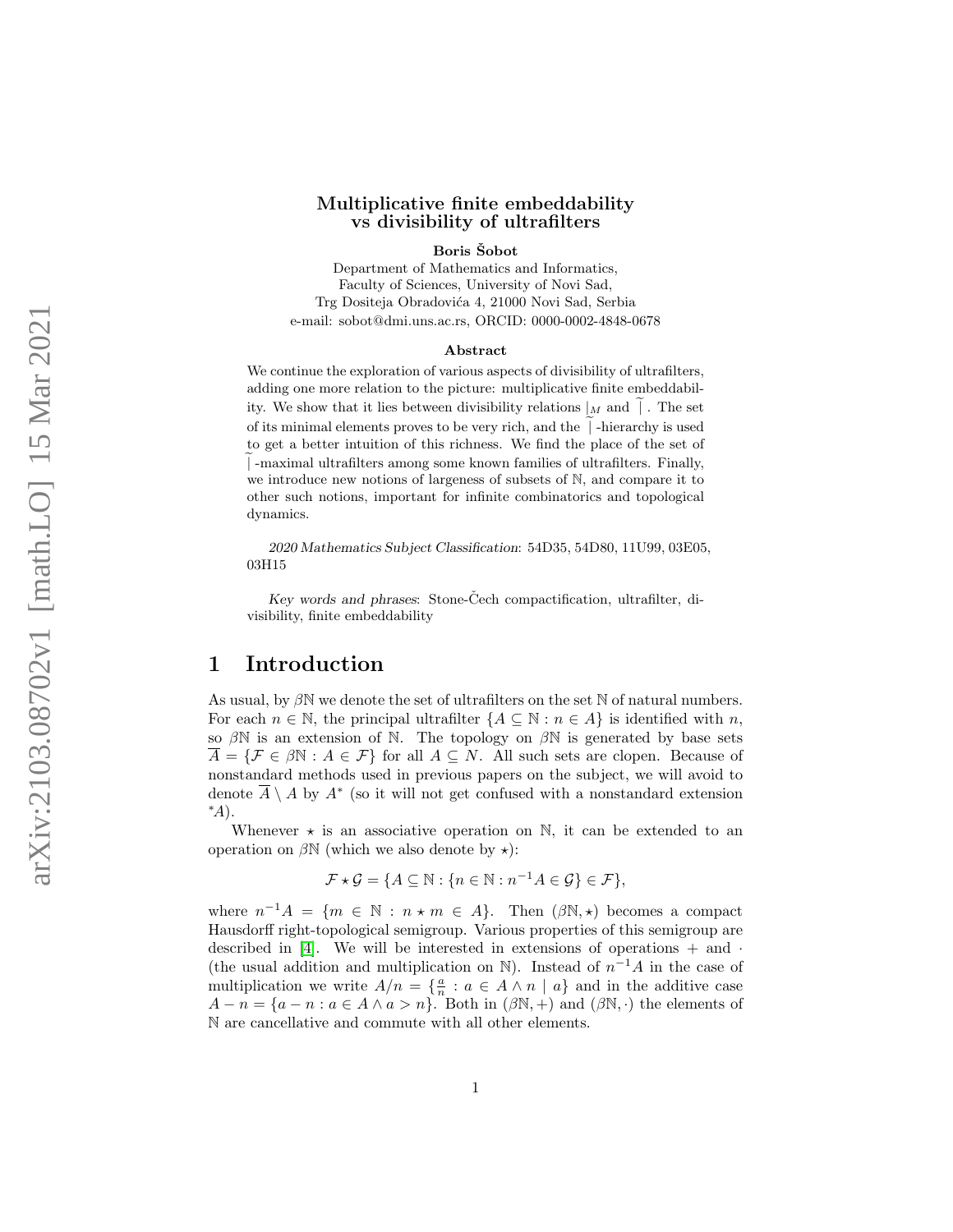Let us fix some more notation. Caligraphic letters  $\mathcal{F}, \mathcal{G}, \ldots$  will mostly be reserved for ultrafilters, and small letters  $x, y, \ldots$  for elements of N. By P we denote the set of prime numbers, and ultrafilters  $\mathcal{P} \in \overline{P}$  are called prime. Let A be a subset of N. We denote  $A^c = \mathbb{N} \setminus A$ ,  $A \uparrow = \{n \in \mathbb{N} : (\exists a \in A)a \mid n\},\$  $A \downarrow = \{n \in \mathbb{N} : (\exists a \in A)n \mid a\}, \mathcal{U} = \{A \in P(\mathbb{N}) \setminus \{\emptyset\} : A = A \uparrow\}$  and  $V = \{A \in P(\mathbb{N}) \setminus \{\mathbb{N}\} : A = A\downarrow\} = \{A^c : A \in \mathcal{U}\}\$ . If  $\kappa$  is a cardinal and  $n \in \mathbb{N}$ , then  $[A]^{\kappa} = \{ X \subseteq A : |X| = \kappa \}$ ,  $[A]^{<\kappa} = \{ X \subseteq A : |X| < \kappa \}$ and  $A^n = \{a^n : a \in A\}$ . For  $\mathcal{F} \in \beta \mathbb{N}$ ,  $\mathcal{F}^n$  is the ultrafilter generated by  ${A^n : A \in \mathcal{F}}$ . For subsets X and Y of  $\beta \mathbb{N}, X \cdot Y = {\mathcal{F} \cdot \mathcal{G} : \mathcal{F} \in X, \mathcal{G} \in Y}.$ If one of the sets X or Y, say X, has only one element  $\mathcal{F}$ , we will write  $\mathcal{F} \cdot Y$ instead of  $\{\mathcal{F}\}Y$ ; for example if  $n \in \mathbb{N}$ , then  $n\mathbb{N}$  is the set of natural numbers divisible by n. We remind the reader that, for any semigroup  $(N, *), (\beta N, *)$  has the smallest ideal, usually denoted by  $K(\beta N, *)$ .

There are several ways to extend the divisibility relation | from N to  $\beta$ N. Some of them were considered in [\[9\]](#page-18-1):

 $-\mathcal{F}|_L \mathcal{G}$  if  $\mathcal{G} = \mathcal{H} \cdot \mathcal{F}$  for some  $\mathcal{H} \in \beta \mathbb{N};$ 

 $-\mathcal{F}|_R \mathcal{G}$  if  $\mathcal{G} = \mathcal{F} \cdot \mathcal{H}$  for some  $\mathcal{H} \in \beta \mathbb{N};$ 

- $-\mathcal{F} \mid_M \mathcal{G}$  if  $\mathcal{G} = \mathcal{H}_1 \cdot \mathcal{F} \cdot \mathcal{H}_2$  for some  $\mathcal{H}_1, \mathcal{H}_2 \in \beta \mathbb{N};$
- $-\mathcal{F} \mid \mathcal{G}$  if, for every  $A \in \mathcal{F}$  holds  $A \uparrow \in \mathcal{G}$ .

The definition of | was inspired by extension of functions  $f : \mathbb{N} \to \mathbb{N}$  to  $\beta \mathbb{N}$ , given by:  $\tilde{f}(\mathcal{F})$  is the ultrafilter generated by  $\{f[A] : A \in \mathcal{F}\}\$ . For example, for the function  $pow_n(x) = x^n$  and  $\mathcal{F} \in \beta \mathbb{N}$ , we have  $\widetilde{pow}_n(\mathcal{F}) = \mathcal{F}^n$ . The equivalent conditions for  $\mathcal{F} \mid \mathcal{G}$ , given by

$$
\mathcal{F} \mid \mathcal{G} \Leftrightarrow \mathcal{F} \cap \mathcal{U} \subseteq \mathcal{G} \Leftrightarrow \mathcal{G} \cap \mathcal{V} \subseteq \mathcal{F},
$$

proved to be very useful. In this paper we will include another relation  $\leq_{fe}$  into consideration. Strictly speaking, it was not originally defined as a divisibility relation but, as we will see in Theorem [2.8,](#page-5-0) it is closely connected to the relations above.

Each of the mentioned relations is a quasiorder (reflexive and transitive), so by cutting with a respective equivalence relation we get orders on sets of equivalence classes. For example, we define  $\mathcal{F} = \sim \mathcal{G}$  if  $\mathcal{F} | \mathcal{G}$  and  $\mathcal{G} | \mathcal{F}$ , so we observe  $\vert$  as an order on equivalence classes  $[\mathcal{F}]_{\sim}$  of  $\beta\mathbb{N}/ = \sim$ . The notation for other relations is analogous.

An ultrafilter F is divisible by  $n \in \mathbb{N}$  (in any of the considered relations) if and only if  $n\mathbb{N} \in \mathcal{F}$  ([\[9\]](#page-18-1), Lemma 5.1). Hence we can write just  $n \mid \mathcal{F}$ , not emphasizing the particular divisibility relation.

<span id="page-1-0"></span>In  $[11]$  it was shown that the ultrafilters in the "lower" part of the  $\vert$ hierarchy can be organized into  $\omega$ -many levels  $\overline{L_n}$ , where  $L_n = \{p_1p_2 \ldots p_n :$  $p_1, p_2, \ldots, p_n \in P$  is the set of numbers with exactly n prime (not necessarily distinct) factors. In particular  $L_1 = P$ , so  $\overline{L_1}$  is the set of all prime ultrafilters. Each proper divisor of any  $\mathcal{F} \in \overline{L_n}$  must belong to  $\overline{L_m}$  for some  $m < n$ . The next result is Theorem 5.5 from [\[11\]](#page-18-2), with somewhat simplified notation. We remark that it will be used only once in this paper, in Theorem [3.6.](#page-9-0)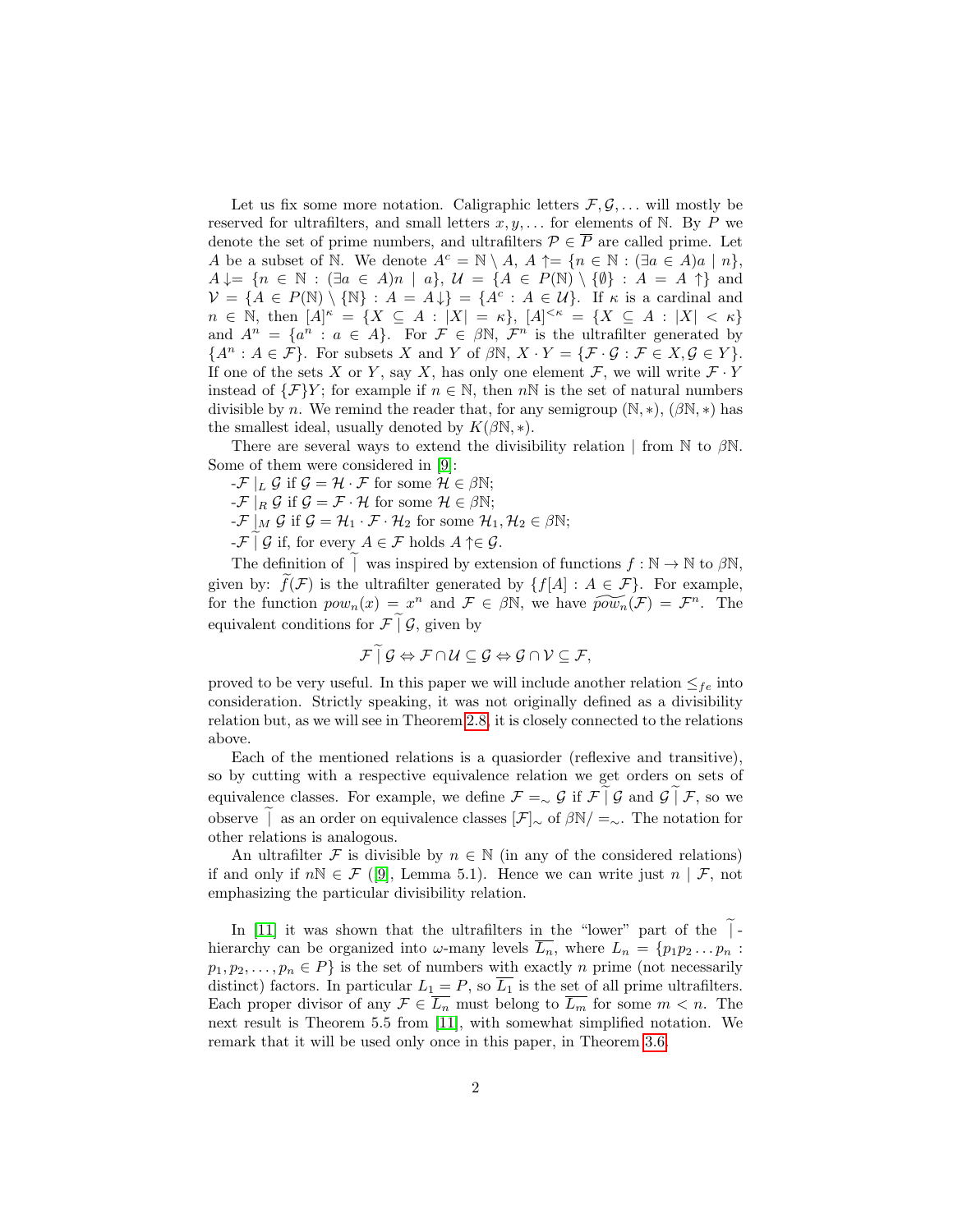**Proposition 1.1** Let  $\mathcal{A}^{\mathcal{P}_1^{k_1}, \mathcal{P}_2^{k_2}, ..., \mathcal{P}_m^{k_m}}_{n_1, n_2, ..., n_m}$  be the family of all ultrafilters containing

$$
F_{n_1, n_2, \ldots, n_m}^{\mathcal{P}_1^{k_1}, \mathcal{P}_2^{k_2}, \ldots, \mathcal{P}_m^{k_m}} = \{ (A_1^{k_1})^{(n_1)} (A_2^{k_2})^{(n_2)} \ldots (A_m^{k_m})^{(n_m)} :
$$

 $A_i \in \mathcal{P}_i \wedge A_i \subseteq P \wedge (A_i = A_j \text{ if } \mathcal{P}_i = \mathcal{P}_j \text{ and } A_i \cap A_j = \emptyset \text{ otherwise})\},$ 

where  $\mathcal{P}_1, \mathcal{P}_2, \ldots, \mathcal{P}_m$  are prime ultrafilters,  $n_1, n_2, \ldots, n_m, k_1, k_2, \ldots, k_m \in \mathbb{N}$ and

$$
(A_1^{k_1})^{(n_1)} (A_2^{k_2})^{(n_2)} \dots (A_m^{k_m})^{(n_m)}
$$
  
= 
$$
\left\{ \prod_{i=1}^m \prod_{j=1}^{n_i} a_{i,j}^{k_i} : a_{i,j} \in A_i \text{ for all } i, j \wedge \text{ all } a_{i,j} \text{ are distinct.} \right\}
$$

Then the level  $\overline{L_n}$  is the disjoint union of all families  $\mathcal{A}_{n_1,n_2,...,n_m}^{\mathcal{P}_{1}^{k_1},\mathcal{P}_{2}^{k_2},...,\mathcal{P}_{m}^{k_m}}$ , for  $n_1k_1+$  $n_2k_2 + ... + n_mk_m = n.$ 

For example,  $\overline{L_2}$  consists of: (1)  $\mathcal{P}^2$  for  $\mathcal{P} \in \overline{P}$ ; (2) ultrafilters containing some  $F_2^{\mathcal{P}}$ , and hence having only one prime  $\overline{\phantom{a}}$  -divisor  $\mathcal{P}$  and (3) ultrafilters containing  $F_{1,1}^{\mathcal{P},\mathcal{Q}}$  for some distinct primes  $\mathcal{P}$  and  $\mathcal{Q}$ . Of course, the latter two kinds are only possible for nonprincipal  $P$  and  $Q$ . More on this hierarchy can be found in [\[11\]](#page-18-2).

Ultrafilters not divisible by any  $n \in \mathbb{N} \setminus \{1\}$  are called N-free. Sets  $A \subseteq \mathbb{N}$ belonging to some N-free ultrafilter are also called N-free. Let us denote by  $\mathcal{U}_N$ the family of all N-free sets from  $\mathcal{U}$ , and  $\mathcal{V}_N = \{A^c : A \in \mathcal{U}_N\}.$ 

We recall several important notions of largeness for subsets of  $\mathbb N$ . With some of them we also include equivalent conditions; proofs of these equivalences can be found in [\[1\]](#page-18-3) and [\[4\]](#page-18-0). Since we want to work with two versions (multiplicative and additive) for some of the definitions, we will add the prefix A- when dealing with the +-version. If  $\langle x_n : n \in \mathbb{N} \rangle$  is a sequence of elements of N, we denote  $FS(\langle x_n \rangle) = \{ \sum_{n \in F} x_n : F \in [\mathbb{N}]^{<\aleph_0} \}.$ 

A set  $A \subseteq \mathbb{N}$  is:

-A-IP if there is a sequence  $\langle x_n : n \in \mathbb{N} \rangle$  in N such that  $FS(\langle x_n \rangle) \subseteq A$ , if and only if it is a member of some +-idempotent;

-A-central if it is a member of some minimal +-idempotent (idempotent belonging to  $K(\beta N, +)$ ;

 $-A-IP^*$  if it intersects every A-IP set, if and only if it is a member of every +-idempotent;

-A-central\* if it intersects every A-central set, if and only if it is a member of every minimal +-idempotent;

-A-thick if it contains, for every  $n \in \mathbb{N}$ , a set  $m + \{1, 2, \ldots, n\} = \{m + k :$  $1 \leq k \leq n$  for some  $m \in \mathbb{N}$ ;

-A-piecewise syndetic (short: A-pcws) if there is a finite  $F \subseteq \mathbb{N}$  such that the family  $\{(\bigcup_{t\in F}(A-t))-n:n\in\mathbb{N}\}\)$  has the finite intersection property, if and only if it is a member of some ultrafilter in  $K(\beta N, +);$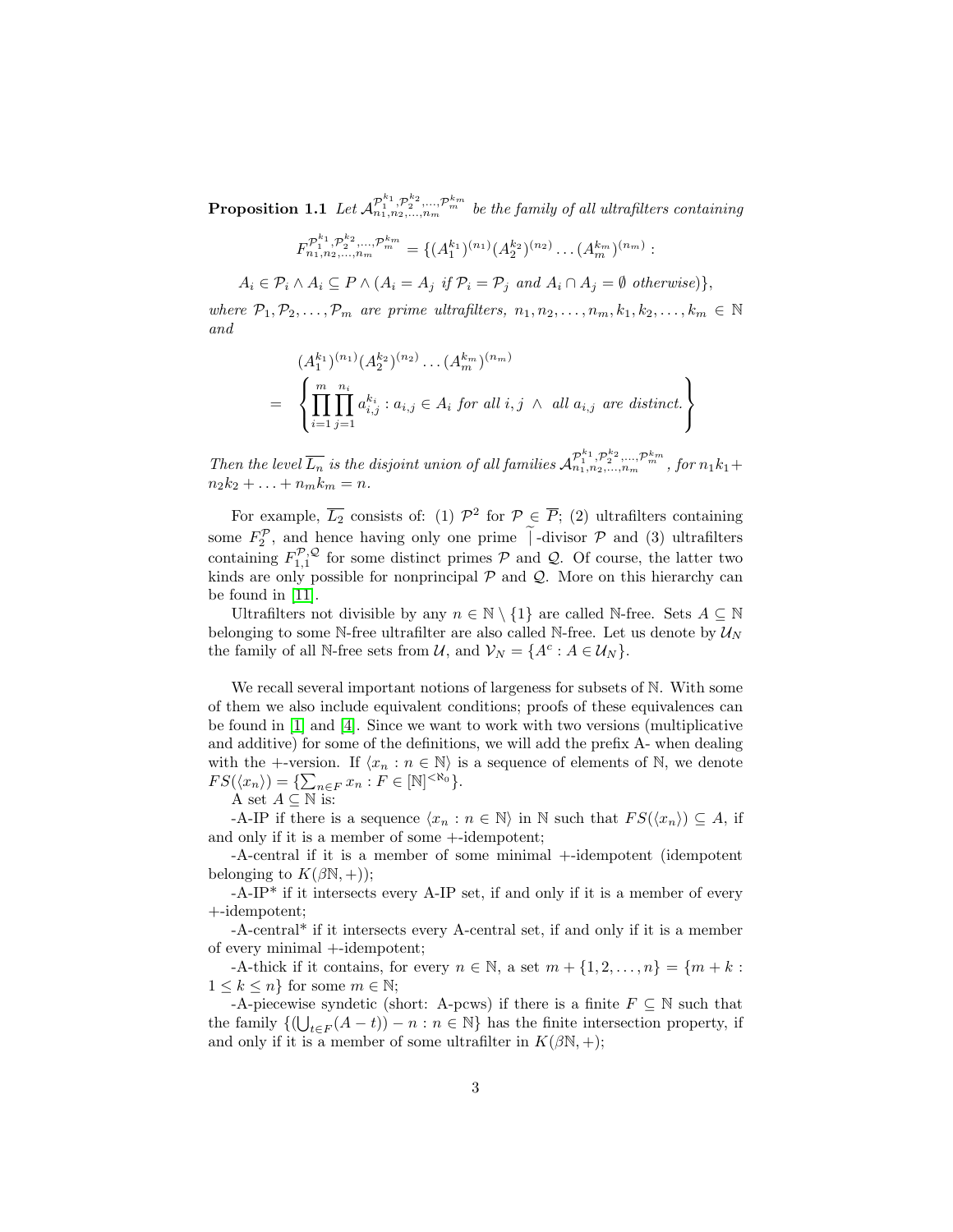-A-J set if for any finite set F of functions from  $\mathbb N$  to  $\mathbb N$  there are  $a \in \mathbb N$  and  $H \in [\mathbb{N}]^{< \aleph_0}$  such that  $a + \sum_{i \in H} f(i) \in A$  for all  $f \in F$ .

The corresponding multiplicative versions of these properties will be denoted with the prefix M-. For example,  $A \subseteq \mathbb{N}$  is M-IP if there is a sequence  $\langle x_n : n \in$  $\mathbb{N}$  in  $\mathbb{N}$  such that  $FP(\langle x_n \rangle) := \{ \prod_{n \in F} x_n : F \in [\mathbb{N}]^{< \aleph_0} \} \subseteq A$ , if and only if it is a member of a ·-idempotent. We note also that sometimes only sets of the form  $FS(\langle x_n \rangle)$  are called A-IP sets (not their supersets), but we find the definition used here more convenient.

<span id="page-3-0"></span>**Remark 1.2** In general it is common to define, for a property P, that  $A \subseteq \mathbb{N}$ satisfies  $P^*$  if it intersects all sets with property P. Note that, if P is upwards closed (that is, A has P implies that every superset of A has P), then A has  $P^*$ if and only if  $\mathbb{N} \setminus A$  does not have P. It follows that, in this case, P and  $P^*$  are dual: A has P if and only if it intersects all sets with property  $P^*$ . If we have another property Q, clearly  $P\Rightarrow Q$  implies  $Q^*\Rightarrow P^*$ . Hence, for upwards closed properties the reverse implication also holds.

The paper has six sections. Section 2 introduces multiplicative finite embeddability  $\leq_{fe}$  and proves some of its basic properties. In Section 3 we explore  $\leq_{fe}$ -minimal ultrafilters. Using the connection between  $\leq_{fe}$  and  $\parallel$ , we show that they are spread all over the lower half, but also present in the upper half of the  $|$ -hierarchy. Section 4 deals with families of ultrafilters maximal for some of the relations considered. Using these families, in Section 5 we get new classes of large subsets of N and find their place among some old notions of this kind. The closing section contains several problems we were not able to resolve.

Throughout the paper we use many results from other sources. This is natural since quite a few times we are able to draw conclusions simply by combining these known results. Some of them we single out as separate propositions, but doing so for all of them would make the paper undesirably long.

## 2 Multiplicative finite embeddability

The concept of finite embeddability (with respect to the addition operation) was introduced (implicitly) by Ruzsa in [\[8\]](#page-18-4) and made precise by Di Nasso in [\[3\]](#page-18-5). It was futher investigated in [\[2\]](#page-18-6) and [\[6\]](#page-18-7). The paper [\[7\]](#page-18-8) generalized the notion to  $F$ -finite embeddability with respect to an arbitrary set  $F$  of operations. We are interested in multiplicative finite embeddability, defined with respect to the multiplication on  $\mathbb N$ . Many results on  $F$ -finite embeddability apply to multiplicative finite embeddability, and some more results on the additive version translate directly to the multiplication version. It turns out that this relation is related to our divisibility relations. For the sake of simplicity we keep the notation  $\leq_{fe}$ .

**Definition 2.1** For  $A, B \in P(\mathbb{N})$ , A is finitely embeddable in B  $(A \leq_{fe} B)$  if for every finite  $F \subseteq A$  there is  $k \in \mathbb{N}$  such that  $kF \subseteq B$ .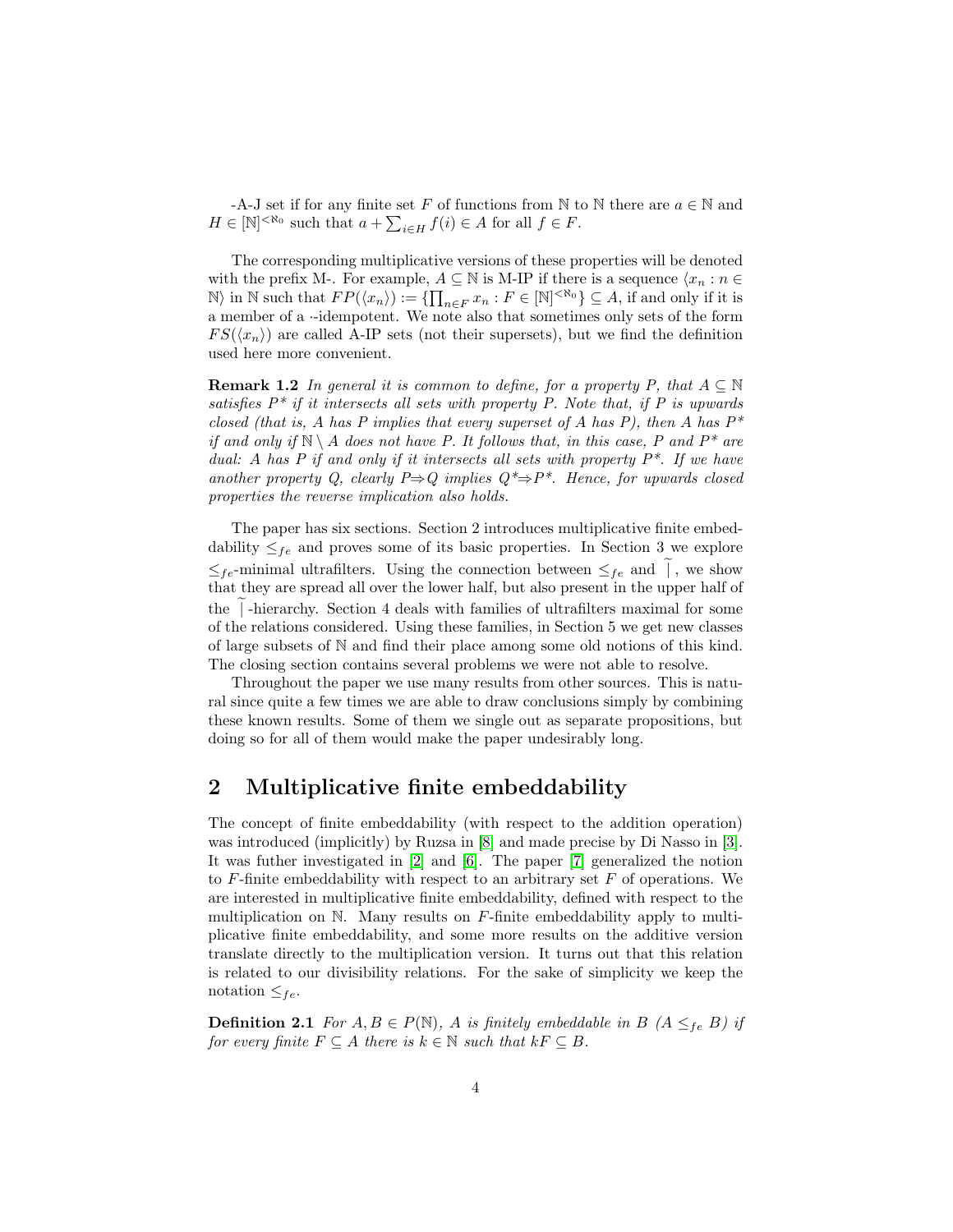For  $\mathcal{F}, \mathcal{G} \in \beta \mathbb{N}, \mathcal{F}$  is finitely embeddable in  $\mathcal{G}$  ( $\mathcal{F} \leq_{fe} \mathcal{G}$ ) if for every  $B \in \mathcal{G}$ there is  $A \in \mathcal{F}$  such that  $A \leq_{fe} B$ .

It is clear that the relations  $\leq_{fe}$  (both on  $P(\mathbb{N})$  and  $\beta\mathbb{N}$ ) are reflexive and transitive. It is a special case of [\[7\]](#page-18-8), Proposition 2.6 that  $A \subseteq \mathbb{N}$  is in the  $\leq_{fe}$ greatest class of sets if and only if it is M-thick; therefore  $\leq_{fe}$  for subsets of N is not antisymmetric. Neither is  $\leq_{fe}$  for ultrafilters, which will follow from Proposition [4.1.](#page-11-0)

Naturally we define  $\mathcal{F} =_{fe} \mathcal{G}$  if  $\mathcal{F} \leq_{fe} \mathcal{G}$  and  $\mathcal{G} \leq_{fe} \mathcal{F}$  and think of  $\leq_{fe}$ as an order on equivalence classes  $[\mathcal{F}]_{fe}$  of  $=_{fe}$ . Let us also denote  $\mathcal{F} <_{fe} \mathcal{G}$  if  $\mathcal{F} \leq_{fe} \mathcal{G}$  but  $\mathcal{F} \neq_{fe} \mathcal{G}$ .

The additive version of the following result is included in [\[2\]](#page-18-6), Theorem 4 with several more equivalent conditions. We include a direct proof here.

<span id="page-4-2"></span>**Proposition 2.2** For  $A, B \in P(\mathbb{N})$ ,  $A \leq_{fe} B$  if and only if there is  $\mathcal{H} \in \beta \mathbb{N}$ such that  $\overline{A} \cdot \mathcal{H} \subseteq \overline{B}$ .

**Proof.** Firstly,  $A \leq_{fe} B$  actually means that the family  $\{B/a : a \in A\}$  has the finite intersection property. Let  $\mathcal H$  be an ultrafilter containing this family. Then, for every  $\mathcal{F} \in \overline{A}$ ,  $\{n \in \mathbb{N} : B/n \in \mathcal{H}\} \supseteq A \in \mathcal{F}$ , so  $B \in \mathcal{F} \cdot \mathcal{H}$ .

In the other direction, assume that  $\overline{A} \cdot \mathcal{H} \subseteq \overline{B}$ , but  $\{B/a : a \in A\}$  does not have the finite intersection property. Then there is  $a \in A$  such that  $B/a \notin \mathcal{H}$ , so  $a\mathcal{H} \notin \overline{B}$ , a contradiction.

<span id="page-4-1"></span>**Lemma 2.3**  $\leq_{fe}$  coincides with each of the relations  $|_R, |_L, |_M, \parallel$  on  $\mathbb{N} \times \beta \mathbb{N}$ . Also  $\mathcal{G} \nleq_{fe} m$  for all  $\mathcal{G} \in \beta \mathbb{N} \setminus \mathbb{N}, m \in \mathbb{N}$ .

**Proof.** As we already noted, for  $\rho \in \{ |R, |L, |M, \tilde{ }|\}, m \in \mathbb{N} \text{ and } \mathcal{F} \in \beta \mathbb{N}, m \rho \mathcal{F}$ is equivalent to  $m\mathbb{N} \in \mathcal{F}$ . We show that the same holds for  $\leq_{fe}$ .

If  $\mathcal{F} = n \in \mathbb{N}$ , then  $\{n\} \in \mathcal{F}$  so if there are a set A containing  $\{m\}$  and  $k \in \mathbb{N}$  such that  $kA \subseteq \{n\}$ , it follows that  $m \mid n$ . On the other hand, if  $m \mid n$ (say  $n = mk$ ) then every  $B \in \mathcal{F}$  contains n, so if we take  $A = \{m\}$  then  $kA = \{n\} \subseteq B$ .

If  $\mathcal{F} \in \beta \mathbb{N} \setminus \mathbb{N}$ , assume first that  $m\mathbb{N} \in \mathcal{F}$ . Then every  $B \in \mathcal{F}$  contains an element mk divisible by m, so there is  $A = \{m\}$  such that  $kA \subseteq B$ . If we assume that  $m \nabla \notin \mathcal{F}$ , then  $(m \nabla)^c \in \mathcal{F}$ . Now there can be no set A containing  ${m}$  such that  $A \leq_{fe} (mN)^c$ : if  $F = {m}$  then  $kF \subseteq (mN)^c$  does not hold for any  $k \in \mathbb{N}$ .

To prove the last statement, assume the opposite: that  $G \leq_{fe} m$ . For  $B = \{m\}$  and any  $A \in \mathcal{F}$ , if  $F \subseteq A$  is of cardinality at least 2, then clearly  $kF \subseteq B$  does not hold for any  $k \in \mathbb{N}$ .

Having in mind the lemma above, in the next few proofs it suffices to consider only nonprincipal ultrafilters. The first one is a special case of [\[7\]](#page-18-8), Proposition 3.11, but we include a simple proof here.

<span id="page-4-0"></span>**Lemma 2.4** If  $\mathcal{F}, \mathcal{G} \in \beta \mathbb{N}$ , then  $\mathcal{F} \leq_{fe} \mathcal{F} \cdot \mathcal{G}$  and  $\mathcal{G} \leq_{fe} \mathcal{F} \cdot \mathcal{G}$ .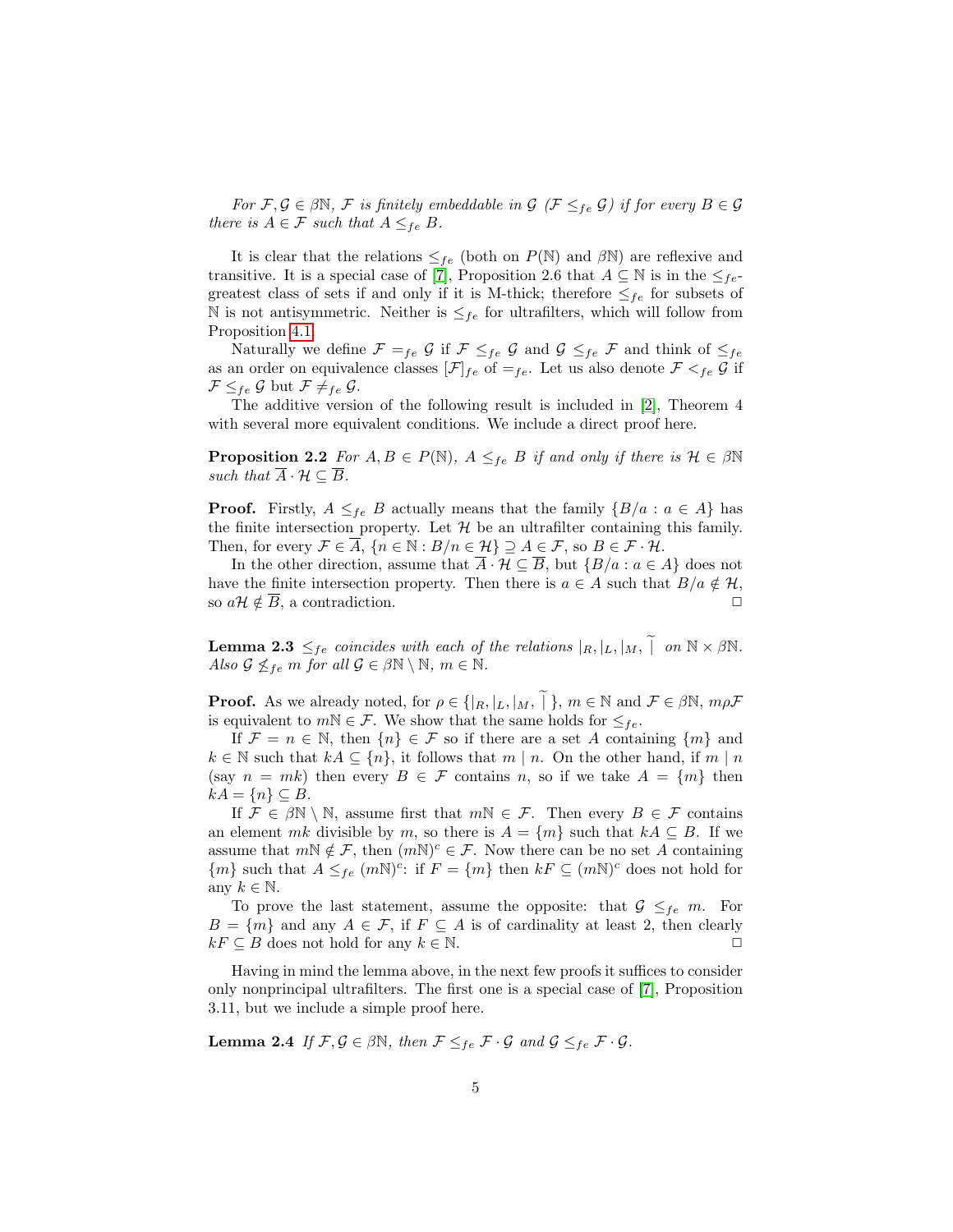**Proof.** Let  $B \in \mathcal{F} \cdot \mathcal{G}$  be arbitrary. Then  $A := \{n \in \mathbb{N} : B/n \in \mathcal{G}\} \in \mathcal{F}$ . For every finite  $F \subseteq A$  the set  $\bigcap_{n \in F} B/n$  is in  $\mathcal{G}$ , so it is nonempty. For any  $k \in \bigcap_{n \in F} B/n$  we have  $kF \subseteq B$ . Thus  $\mathcal{F} \leq_{fe} \mathcal{F} \cdot \mathcal{G}$ .

On the other hand, for any  $n \in A$  we have  $B/n \in \mathcal{G}$  and  $n \cdot B/n \subseteq B$ , so in particular for every finite  $F \subseteq B/n$  we have  $nF \subseteq B$ . Hence  $B/n \leq_{fe} B$  and  $\mathcal{G} \leq_{fe} \mathcal{F} \cdot \mathcal{G}$ .

#### Lemma 2.5  $|_M \subset \leq_{fe}$ .

**Proof.** From Lemma [2.4](#page-4-0) it follows directly that  $\mathcal{F} |_{R} \mathcal{H}$  implies  $\mathcal{F} \leq_{fe} \mathcal{H}$  and  $\mathcal{G} |_L \mathcal{H}$  implies  $\mathcal{G} \leq_{fe} \mathcal{H}$ . But  $|_M$  is the transitive closure of  $|_L \cup |_R$  and  $\leq_{fe}$  is transitive, so  $|_M \subseteq \leq_{fe}$  as well.

We will see in Proposition [4.1](#page-11-0) that the  $\vert_M$ -maximal class is  $K(\beta\mathbb{N},\cdot)$  and the  $\leq_{fe}$ -maximal class is  $K(\beta\mathbb{N},\cdot)$ , which strictly contains  $K(\beta\mathbb{N},\cdot)$ . Therefore the inclusion is strict.  $\Box$ 

Let us denote, for  $m \in \mathbb{N}$  and  $A, B \in P(\mathbb{N})$ , by  $A \leq_{me} B$  the statement: for every  $F \in [A]^m$  there is  $k \in \mathbb{N}$  such that  $kF \subseteq B$ . Then, for  $\mathcal{F}, \mathcal{G} \in \beta\mathbb{N}$ ,  $\mathcal{F} \leq_{me} \mathcal{G}$  will mean: for every  $B \in \mathcal{G}$  there is  $A \in \mathcal{F}$  such that  $A \leq_{me} B$ .

**Lemma 2.6** For  $\mathcal{F}, \mathcal{G} \in \beta \mathbb{N}, \ \mathcal{F} \cap \mathcal{G}$  if and only if  $\mathcal{F} \leq_{1e} \mathcal{G}$ .

**Proof.** If  $\mathcal{F} \mid \mathcal{G}$  then for any  $B \in \mathcal{G}$  we can take  $A = B \downarrow \in \mathcal{F}$  and get  $A \leq_{1e} B$ . On the other hand, if  $B \in \mathcal{G} \cap \mathcal{V}$ ,  $A \leq_{1e} B$  implies  $A \subseteq B$ , so  $A \in \mathcal{F}$  implies  $B \in \mathcal{F}$ .

Lemma 2.7  $\leq_{fe} \subset \widetilde{\phantom{e}}$ .

**Proof.**  $\leq_{fe} \subseteq \tilde{\parallel}$  follows directly from the definition of  $\leq_{fe}$  and the lemma above. That the inclusion is strict will follow from the fact that there are (many)  $\leq_{fe}$ -minimal ultrafilters that are not |-minimal (prime), see Theorems 3.4 and 3.6. [3.4](#page-9-1) and [3.6.](#page-9-0)

The results above show that  $\leq_{fe}$  is related to the divisibility relations as follows.

#### <span id="page-5-0"></span>Theorem 2.8

$$
\left|\begin{array}{c} L \\ \swarrow \\ \mid_R \end{array}\right| \cup \left|\begin{array}{c} L \\ \swarrow \end{array}\right| \subseteq f_e \subset \widetilde{\mid}
$$

The strict inclusions of the diagram above not regarding  $\leq_{fe}$  were proved in [\[9\]](#page-18-1). Thus the following diagram is obtained, for any  $\mathcal{F} \in \beta \mathbb{N}$ :

$$
\frac{[\mathcal{F}]_L}{[\mathcal{F}]_R} \underset{\mathcal{L}}{\diamondsuit} [\mathcal{F}]_M \subseteq [\mathcal{F}]_{fe} \subseteq [\mathcal{F}]_{\sim}
$$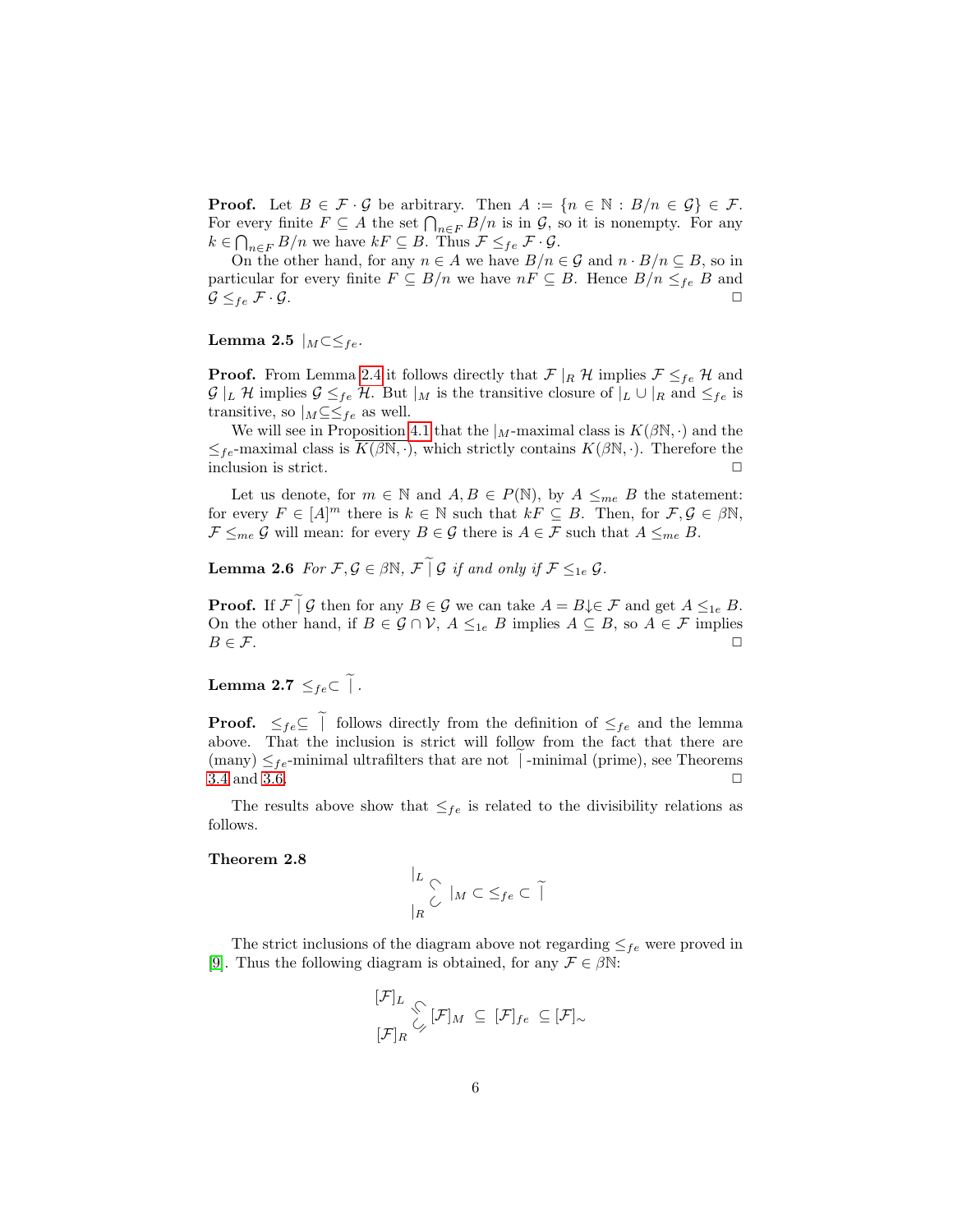The inclusion between  $[\mathcal{F}]_M$  and  $[\mathcal{F}]_{fe}$  is not always equality by Proposition [4.1.](#page-11-0) Neither is the inclusion between  $[\mathcal{F}]_{fe}$  and  $[\mathcal{F}]_{\sim}$ , as we will see in Theorem [4.5.](#page-11-1)

We have a few direct corollaries of Theorem [2.8.](#page-5-0) In a partial order with a smallest element 1, a set  $X$  is called a strong antichain if, for every two elements of  $X$ , 1 is the only element below both of them.

**Corollary 2.9** (a) For every ultrafilter  $\mathcal{F} \in L$ , its  $=_{fe}$ -equivalence class is a singleton.

(b)  $(\beta N) =_{fe} \leq_{fe}$ ) has strong antichains of cardinality  $2^c$ .

Proof. (a) By [\[11\]](#page-18-2), Corollary 5.10, the equivalence classes of such ultrafilters for  $=$ ∼, and therefore for each of the relations  $=$ <sub>L</sub>,  $=$ <sub>R</sub>,  $=$ <sub>M</sub> and  $=$ <sub>fe</sub>, are singletons.

(b) Since  $(\beta N/ = \gamma, \tilde{\beta})$  has strong antichains of cardinality 2<sup>c</sup> (for example, the antichain of all prime ultrafilters), so does  $(\beta N / =_{fe}, \leq_{fe})$ .

For  $p \in P$ ,  $n \in \mathbb{N}$  and  $\mathcal{F} \in \beta \mathbb{N}$ , by  $p^n \parallel \mathcal{F}$  we denote that  $p^n \mid \mathcal{F}$  but  $p^{n+1} \nmid \mathcal{F}$ . By Lemma [2.4,](#page-4-0) for any  $\mathcal{F} \in \beta \mathbb{N}$  and any  $p \in P$ ,  $\mathcal{F} \leq_{fe} p \cdot \mathcal{F}$ . It may happen that  $p \cdot \mathcal{F} =_{fe} \mathcal{F}$ , for example when  $\mathcal{F}$  is  $\leq_{fe}$ -maximal. However, if  $p^n \parallel \mathcal{F}$  then  $\mathcal{F} <_{fe} p \cdot \mathcal{F}$  (because  $p^{n+1} \mid \mathcal{F}$ , so even  $\mathcal{F} \neq_{\sim} p \cdot \mathcal{F}$ ) and it will turn out that in this case  $p \cdot \mathcal{F}$  is a direct  $\leq_{fe}$ -successor of  $\mathcal{F}$ .

(We know from Lemma 4.4. of [\[12\]](#page-18-9) that  $p \cdot \mathcal{F}$  is indeed a direct | -successor of F. However, this does not directly imply the same for  $\leq_{fe}$ : an ultrafilter G such that  $\mathcal{F} \leq_{fe} \mathcal{G} \leq_{fe} p \cdot \mathcal{F}$  may be in the same =<sub>∼</sub>-equivalence class with  $\mathcal{F}$ or  $p \cdot \mathcal{F}$ .)

**Theorem 2.10** Let  $p^n \parallel \mathcal{F}$  for some  $p \in P$  and some  $n \in \mathbb{N} \cup \{0\}$ , and  $\mathcal{H} = p \cdot \mathcal{F}$ . Then there is no ultrafilter  $\mathcal G$  such that  $\mathcal F <_{fe} \mathcal G <_{fe} \mathcal H$ .

**Proof.** Assume the opposite. Clearly  $p^n | \mathcal{G}$ . We consider two cases.

 $1^{\circ} p^{n+1} | \mathcal{G}$ , i.e.  $p^{n+1} \mathbb{N} \in \mathcal{G}$ . Let  $B \in \mathcal{G}$  be arbitrary, and let  $B' = B \cap p^{n+1} \mathbb{N}$ . There is  $A \in \mathcal{F}$  such that  $A \leq_{fe} B'$ . Since  $p^{n+1} \mathbb{N} \notin \mathcal{F}$ , we may assume that  $A \cap p^{n+1} \mathbb{N} = \emptyset$ . But then, for any finite  $F \subseteq A$ , if  $kF \subseteq B'$ , then k must be divisible by p. This means that  $pA \leq_{fe} B'$ , and thus  $pA \leq_{fe} B$ . We proved that  $\mathcal{H} \leq_{fe} \mathcal{G}$ , a contradiction.

 $2^{\circ} p^{n+1} \nmid \mathcal{G}$ . Let  $A_0 \in \mathcal{F}$  be arbitrary and  $A := A_0 \cap p^n \mathbb{N}$ . Then  $A \in \mathcal{F}$  and  $pA \in \mathcal{H}$ , so there is  $B_0 \in \mathcal{G}$  such that  $B_0 \leq pA$ . Let  $B := B_0 \cap (p^n \mathbb{N} \setminus p^{n+1} \mathbb{N})$ . We found  $B \in \mathcal{G}$  such that  $B \leq_{fe} A_0$ , proving that  $\mathcal{G} \leq_{fe} \mathcal{F}$ , a contradiction  $\Box$  again.

We finish this section with some results on chains in the  $\leq_{fe}$ -orders.

**Theorem 2.11** In  $[N]^{\aleph_0}$  there is a strictly  $\leq_{fe}$ -decreasing chain  $\langle A_n : n < \omega \rangle$ without a lower bound.

**Proof.** Let  $\{F_m : m < \omega\}$  be an enumeration of  $[\mathbb{N}]^2$ . We construct  $A_n$  in such way that  $F_m \nleq_{fe} A_n$  for  $m < n$ . We start with  $A_0 := \mathbb{N}$ . Assume that  $A_n$  is constructed and define  $A_{n+1} = \{a_m : 0 < m < \omega\}$  by recursion on m. Let  $a_0$  and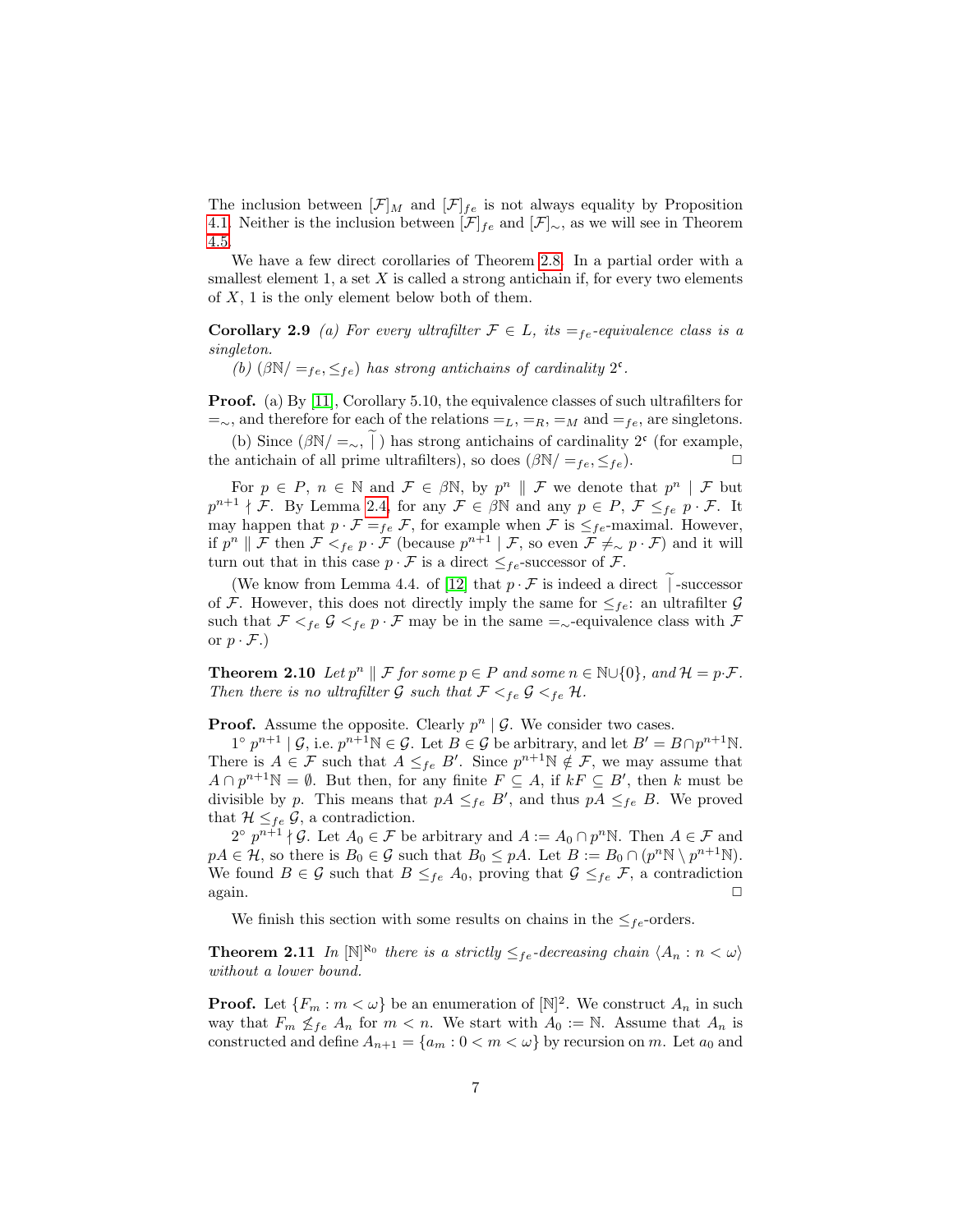$a_1$  be the smallest two elements of  $A_n$ . Given  $a_0, a_1, \ldots, a_m$ , for  $a_{m+1}$  we choose the minimal  $a \in A_n$  such that  $F_0, F_1, \ldots, F_n, \{a_0, a_1\} \nleq_{fe} \{a_1, a_2, \ldots, a_m, a\}$ (clearly, it suffices to take a large enough). In the end, we get that  $A_{n+1} \subset A_n$ (so  $A_{n+1} \leq_{fe} A_n$ ) but  $A_n \nleq_{fe} A_{n+1}$ . If  $B \in [\mathbb{N}]^{\aleph_0}$  were a lower bound for  $\langle A_n : n \langle \omega \rangle$ , for any n such that  $F_n \in [B]^2$  we would have  $F_n \leq_{fe} A_{n+1}$ , a  $\Box$ contradiction.  $\Box$ 

What about upper and lower bounds of chains in  $(\beta N / =_{fe} \leq_{fe})$ ? Using limits by ultrafilters it is not hard to construct an upper bound for any  $\leq_{fe}$ chain  $\langle \mathcal{F}_i : i \in I \rangle$  in  $\beta \mathbb{N}$ . Namely, if  $\mathcal V$  is any ultrafilter on I containing sets  $\{j \in I : j \geq i\}$  for all  $i \in I$ , then  $\lim_{i \to \mathcal{V}} \mathcal{F}_i$  is the ultrafilter  $\mathcal{F}$  defined by:  $A \in \mathcal{F}$  if and only if  $\{i \in I : A \in \mathcal{F}_i\} \in \mathcal{V}$ .  $\lim_{i \to \mathcal{V}} \mathcal{F}_i$  is an upper bound of the given chain; see Theorem 3.12 of [\[6\]](#page-18-7) for details. In the proof of the following result bounds are also obtained as limits by ultrafilters.

<span id="page-7-0"></span>**Proposition 2.12** ([\[13\]](#page-18-10), Lemma 4.1) (a) Every | -increasing chain  $\langle [\mathcal{F}_i]_{\sim}$ :  $i \in I$  in  $\beta N = ∞$  has the least upper bound  $\lbrack \mathcal{G} \rbrack ∞$ . If none of the ultrafilters  $\mathcal{F}_i$ is  $\vert$  -divisible by some prime ultrafilter  $P$ , then neither is  $\mathcal{G}$ .

(b) Every  $\int$  -decreasing chain  $\langle [\mathcal{F}_i]_{\sim} : i \in I \rangle$  in  $\beta \mathbb{N} / =_{\sim}$  has the greatest lower bound  $[\mathcal{G}]_{\sim}$ .

In contrast with the situation for  $\int$ -chains, for  $\leq_{fe}$  we have the following result.

**Theorem 2.13** In  $\beta N / =_{fe}$  there is a strictly  $\leq_{fe}$ -increasing chain without a smallest upper bound.

**Proof.** Let  $\langle n_i : i \langle \omega \rangle$  be a sequence in N such that no two differences  $n_i - n_j$ for  $j < i < \omega$  are the same (it is easily constructed by recursion on i, taking each  $n_i$  large enough). Let V be any nonprincipal ultrafilter containing 2N and W any nonprincipal ultrafilter containing  $\mathbb{N} \setminus 2\mathbb{N}$ . Now choose any nonprincipal prime ultrafilter P and define  $\mathcal{P}^{(n)} = \mathcal{P} \cdot \mathcal{P} \cdot \ldots \cdot \mathcal{P}$ . Since  $\mathcal{P}^{(n)} \in \overline{L_n}$ , any upper bound for the sequence  $\langle \mathcal{P}^{(n_i)} : i < \omega \rangle$  must be in  $\beta \mathbb{N} \setminus L$ . We consider two such

upper bounds:  $\mathcal{G} = \lim_{i \to \mathcal{V}} \mathcal{P}^{(n_i)}$  and  $\mathcal{H} = \lim_{i \to \mathcal{W}} \mathcal{P}^{(n_i)}$ . We will show that no upper bound for our sequence (in fact, no ultrafilter outside  $L$ ) can be both below  $\mathcal G$  and below  $\mathcal H$ .

Assume the opposite, that  $\mathcal{F} \in \beta \mathbb{N} \setminus L$  is such that  $\mathcal{F} \leq_{fe} \mathcal{G}$  and  $\mathcal{F} \leq_{fe} \mathcal{H}$ . If we denote  $A_0 = \bigcup_{i<\omega} L_{n_{2i}}$  and  $A_1 = \bigcup_{i<\omega} L_{n_{2i+1}}$ , then  $A_0 \in \mathcal{G}$  and  $A_1 \in \mathcal{H}$ . There are  $C_0, C_1 \in \mathcal{F}$  such that  $C_0 \leq_{fe} A_0$  and  $C_1 \leq_{fe} A_1$ . For  $C = C_0 \cap C_1$ we have  $C \leq_{fe} A_0$  and  $C \leq_{fe} A_1$ . Since  $\mathcal{F} \notin L$ , C must contain elements from different levels:  $c_i \in C \cap L_i$  and  $c_j \in C \cap L_j$  (for some  $i \neq j$ ). So there are  $k_0, k_1 \in \mathbb{N}$  such that  $\{k_0 c_i, k_0 c_j\} \subseteq A_0$  and  $\{k_1 c_i, k_1 c_j\} \subseteq A_1$ . However, if  $k_0 \in L_{l_0}$  and  $k_1 \in L_{l_1}$ , then  $k_0 c_i \in L_{l_0+i} \cap A_0$ ,  $k_0 c_j \in L_{l_0+j} \cap A_0$ ,  $k_1 c_i \in L_{l_1+i} \cap A_1$ and  $k_1c_j \in L_{l_1+j} \cap A_1$ . But  $(l_0+i)-(l_0+j)=(l_1+i)-(l_1+j)$ , a contradiction with the choice of levels  $n_i$ . . ✷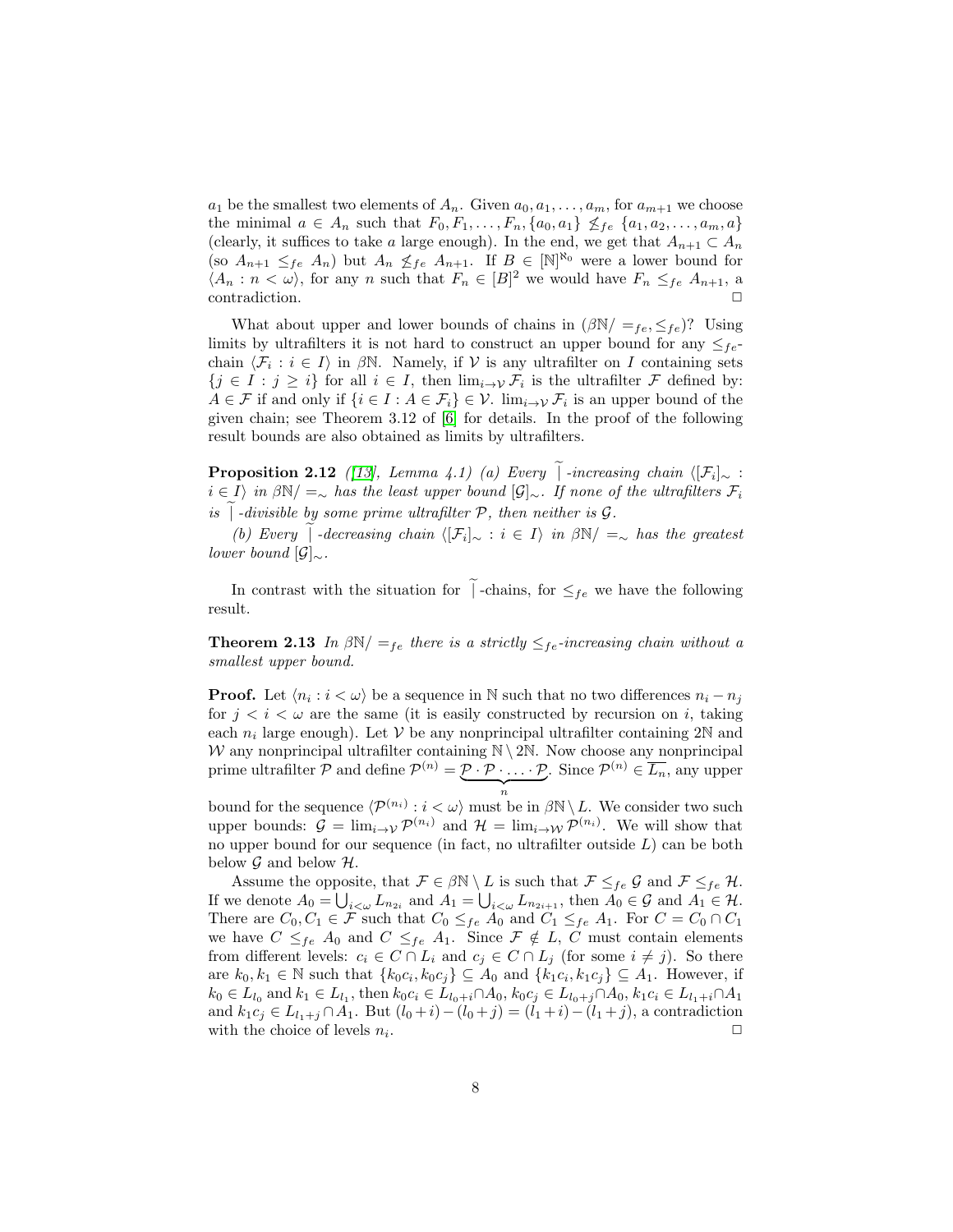### 3 Minimal ultrafilters

When speaking about minimal elements for divisibility relations, we exclude 1, since it would trivially be the smallest for each such order. Thus,  $\vert$ -minimal elements are exactly the prime ultrafilters. The set of  $\vert_{M}$ -minimal elements is the set of all ultrafilters in  $\beta \mathbb{N} \setminus ((\beta \mathbb{N} \setminus \{1\}) \cdot (\beta \mathbb{N} \setminus \{1\}))$ . The following result says that there are many more such ultrafilters beside primes.

<span id="page-8-2"></span>**Proposition 3.1** ([\[4\]](#page-18-0), Theorem 6.35) ( $\beta \mathbb{N} \setminus \mathbb{N}$ ) is nowhere dense in  $\beta\mathbb{N}\setminus\mathbb{N},$  i.e. for every  $A\in[\mathbb{N}]^{\aleph_0}$  there is  $X\in[A]^{\aleph_0}$  such that none of the elements of  $\overline{X}$  can be represented as a product of two elements from  $\beta \mathbb{N} \setminus \mathbb{N}$ .

Of course, for  $\mathcal{F} \in \overline{X}$  the proposition above only rules out  $|_M$ -divisors from  $\beta\mathbb{N}\setminus\mathbb{N}$ . We will see in the proof of Theorem [3.6](#page-9-0) how to find ultrafilters not divisible by elements of N either.

It was left unresolved in [\[6\]](#page-18-7) whether there are any minimal elements for additive finite embeddability in  $\beta \mathbb{N} \setminus \mathbb{N}$ . For multiplicative  $\leq_{fe}$  we will show that there are many minimal elements in  $(\beta \mathbb{N} \setminus \mathbb{N}, \leq_{fe}).$ 

<span id="page-8-0"></span>**Lemma 3.2** Every  $\leq_{fe}$ -minimal element is either a prime number  $p \in P$  or an N-free ultrafilter.

**Proof.** Assume the opposite, that a  $\leq_{fe}$ -minimal ultrafilter F is divisible by some  $p \in P$ , but not equal to p. Then  $p \leq_{fe} \mathcal{F}$ . However,  $\mathcal{F} \neq_{fe} p$  follows from Lemma [2.3:](#page-4-1) if  $\mathcal{F} \in \mathbb{N}$  it is a consequence of the fact that the restriction of  $\leq_{fe}$  to  $\mathbb{N}^2$  is the ordinary divisibility, and otherwise it follows from the fact that there are no  $\mathcal{F} \in \beta \mathbb{N} \setminus \mathbb{N}$  and  $n \in \mathbb{N}$  such that  $\mathcal{F} \leq_{fe} n$ .

However, not all N-free ultrafilters are  $\leq_{fe}$ -minimal. For example, let  $\mathcal{P}, \mathcal{Q} \in$  $\overline{P} \setminus P$ . Then  $P \cdot Q$  is N-free, but it is not minimal: by Lemma [2.4](#page-4-0)  $P \leq_{fe} P \cdot Q$ , and  $\mathcal{P} \cdot \mathcal{Q} \nleq_{fe} \mathcal{P}$  (because  $\mathcal{P} \cdot \mathcal{Q} \tilde{\uparrow} \mathcal{P}$ ).

<span id="page-8-1"></span>**Lemma 3.3** For every ultrafilter F,  $\mathcal{F}^n = \mathcal{G}' \cdot \mathcal{H}'$  holds if and only if  $\mathcal{G}' =$  $m_1\mathcal{G}^n$ ,  $\mathcal{H}' = m_2\mathcal{H}^n$  and  $m_1m_2 = m^n$  for some  $m_1, m_2, m \in \mathbb{N}$  and  $\mathcal{G}, \mathcal{H} \in \beta\mathbb{N}$ such that  $\mathcal{F} = m \cdot \mathcal{G} \cdot \mathcal{H}$ .

**Proof.** First, let  $\mathcal{F}_1 = \mathcal{G} \cdot \mathcal{H}$ ,  $\mathcal{F} = m\mathcal{F}_1$  and  $m^n = m_1m_2 \in \mathbb{N}^n$ . For any  $A \in \mathcal{F}_1$ we have  $B := \{k \in \mathbb{N} : A/k \in \mathcal{H}\}\in \mathcal{G}$ . If  $s = k^n \in \mathbb{N}^n$ , then  $A^n/s = (A/k)^n$ . Thus  $\{s \in \mathbb{N} : A^n/s \in \mathcal{H}^n\} \supseteq B^n \in \mathcal{G}^n$ , so  $A^n \in \mathcal{G}^n \cdot \mathcal{H}^n$ . This proves that  $\mathcal{F}_1^n = \mathcal{G}^n \cdot \mathcal{H}^n$ , so  $\mathcal{F}^n = m^n \mathcal{F}_1^n = m_1 \mathcal{G}^n \cdot m_2 \mathcal{H}^n$ .

In the other direction, let  $\mathcal{F}^n = \mathcal{G}' \cdot \mathcal{H}'$  for some  $\mathcal{G}', \mathcal{H}' \in \beta \mathbb{N}$ . Let

$$
D := \{p_1^{s_1} p_2^{s_2} \dots p_r^{s_r} : p_1, p_2, \dots, p_r \in P \text{ distinct } \land 0 < s_1, s_2, \dots, s_r < n\} \cup \{1\}.
$$

For any  $d \in \mathbb{N}$ , by  $l(d)$  we denote the unique element od D such that  $d \cdot l(d) \in \mathbb{N}^n$ . Then  $\mathbb{N}^n/d = l(d)\mathbb{N}^n$ . Hence

$$
C := \{ d \in \mathbb{N} : \mathbb{N}^n / d \in \mathcal{H}' \} = \{ d \in \mathbb{N} : l(d) \mathbb{N}^n \in \mathcal{H}' \}
$$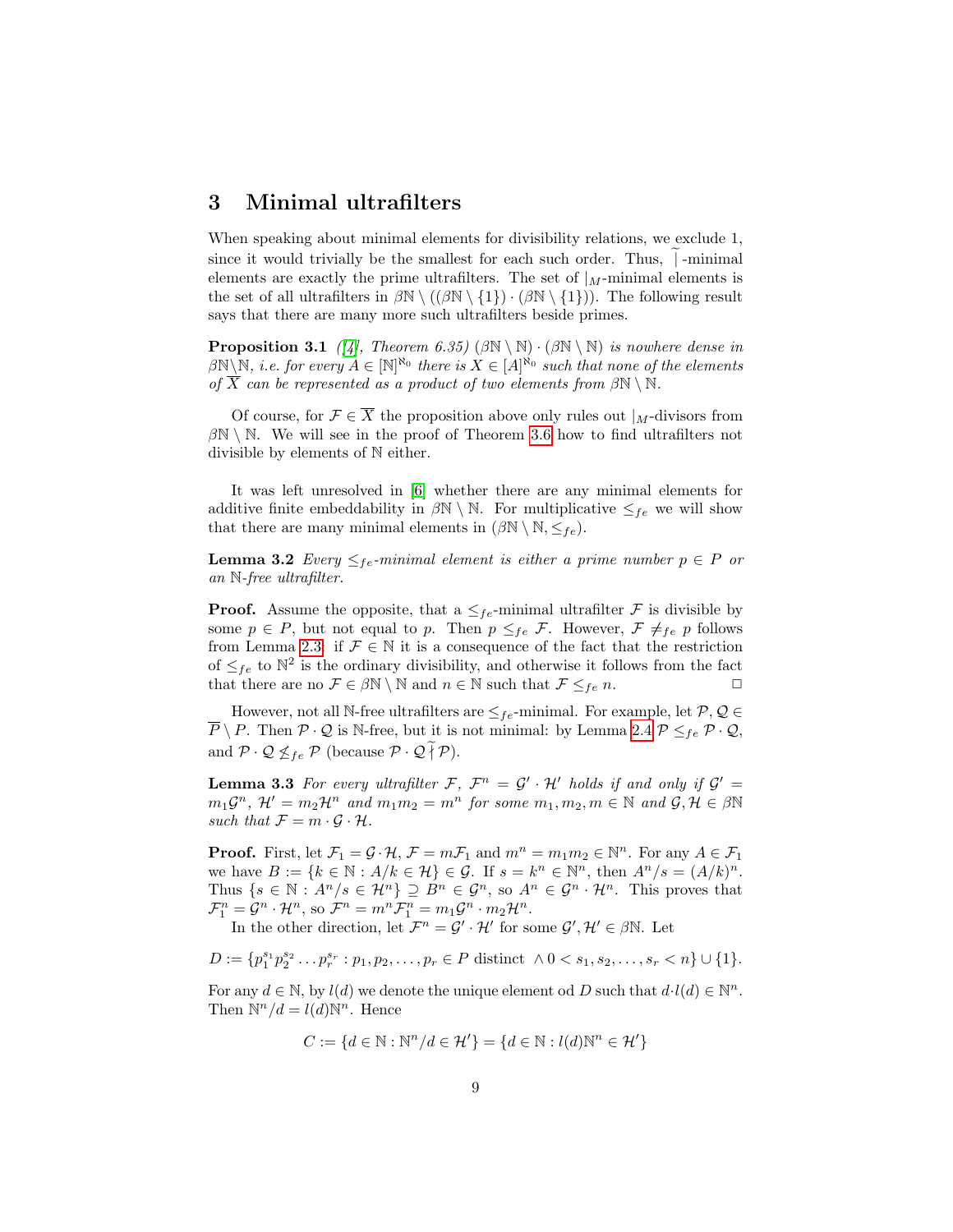is nonempty only if  $m_2\mathbb{N}^n \in \mathcal{H}'$  for some  $m_2 \in D$ . But for distinct  $d_1, d_2 \in D$ ,  $d_1\mathbb{N}^n \cap d_2\mathbb{N}^n = \emptyset$ , so such an  $m_2$  is unique. If  $m_1 = l(m_2)$  then  $C = m_1\mathbb{N}^n \in \mathcal{G}'$ . Hence  $\mathcal{G}' = m_1 \mathcal{G}^n$  and  $\mathcal{H}' = m_2 \mathcal{H}^n$  for some  $\mathcal{G}$  and  $\mathcal{H}$ . But then  $m_1 m_2 = m^n$ for some  $m \in \mathbb{N}$  and  $\mathcal{F}^n = m^n \cdot \mathcal{G}^n \cdot \mathcal{H}^n = (m \cdot \mathcal{G} \cdot \mathcal{H})^n$  (by the first direction). Since  $\widetilde{pow}_n$  is one-to-one,  $\mathcal{F} = m \cdot \mathcal{G} \cdot \mathcal{H}$ .

<span id="page-9-1"></span>**Theorem 3.4** For every  $\leq_{fe}$ -minimal ultrafilter  $\mathcal{F} \in \beta \mathbb{N} \setminus \mathbb{N}$  and every  $n \in \mathbb{N}$ , the ultrafilter  $\mathcal{F}^n$  is also  $\leq_{fe}$ -minimal.

**Proof.** Assume the opposite, that there is  $\mathcal{G} \in \beta \mathbb{N}$  such that  $\mathcal{G} \leq_{fe} \mathcal{F}^n$ . By Lemma [3.2](#page-8-0) F must be N-free, and hence so are  $\mathcal{F}^n$  and  $\mathcal{G}$ . Let  $B \in \mathcal{F}$  be arbitrary. Then there is  $A \in \mathcal{G}$  such that  $A \leq_{fe} B^n$ . By Proposition [2.2](#page-4-2) there is  $\mathcal{H} \in \beta \mathbb{N}$  such that  $\overline{A} \cdot \mathcal{H} \subseteq \overline{B^n}$ . Then  $\mathcal{G} \cdot \mathcal{H} = \mathcal{W}^n$  for some  $\mathcal{W} \in \overline{B}$ . By Lemma [3.3,](#page-8-1) since  $\mathcal{G}$  is N-free, we must have  $\mathcal{G} = \mathcal{G}_1^n$  for some ultrafilter  $\mathcal{G}_1$ . But  $\mathcal{G}_1^n <_{fe} \mathcal{F}^n$  clearly implies  $\mathcal{G}_1 <_{fe} \mathcal{F}$ , a contradiction.

In particular, all prime ultrafilters must be  $\leq_{fe}$ -minimal since they are  $\vert \hspace{0.5pt} \vert$ . minimal; therefore all the powers of ultrafilters from  $P \backslash P$  are also  $\leq_{fe}$ -minimal.

The following well-known easy fact will be useful for constructing some examples.

<span id="page-9-2"></span>**Proposition 3.5** Every sequence  $\langle X_n : n \langle \omega \rangle$  of infinite subsets of N such that  $X_{n+1} \subseteq X_n$  has a pseudointersection: an infinite set  $Y \subseteq \mathbb{N}$  such that  $Y \setminus X_n$  is finite for every  $n < \omega$ .

The next theorem shows that, in fact, there are many more N-free  $\leq_{fe}$ minimal ultrafilters besides those from Theorem [3.4.](#page-9-1) We use notation from Proposition [1.1.](#page-1-0)

<span id="page-9-0"></span>**Theorem 3.6** (a) Let  $A_1, A_2, \ldots, A_m$  be disjoint infinite subsets of P and let  $k_1, k_2, \ldots, k_m, n_1, n_2, \ldots, n_m \in \mathbb{N}$  be arbitrary. Then, for some prime ultrafilters  $P_1 \in \overline{A_1}, P_2 \in \overline{A_2}, \ldots, P_m \in \overline{A_m}$ , there is a  $\leq_{fe}$ -minimal ultrafilter  ${\cal F} \supseteq F_{n_1,n_2,...,n_m}^{{\cal P}_1^{k_1},{\cal P}_2^{k_2},..., {\cal P}_m^{k_m}}.$ 

(b) There is a  $\leq_{fe}$ -minimal ultrafilter in  $\beta \mathbb{N} \setminus L$ .

**Proof.** (a) Let  $S = (A_1^{k_1})^{(n_1)} (A_2^{k_2})^{(n_2)} \dots (A_m^{k_m})^{(n_m)}$ , and let  $X_n = S \cap$  $\bigcap_{1 \leq l \leq n} (lN)^c$ . By Proposition [3.5](#page-9-2) there is an infinite set  $Y \subseteq S$  containing, for any  $n \in \mathbb{N} \setminus \{1\}$ , only finitely many elements divisible by n. By Proposition [3.1](#page-8-2) there is an infinite set  $X \subseteq Y$  such that  $X \cap (\beta \mathbb{N} \setminus \mathbb{N}) \cdot (\beta \mathbb{N} \setminus \mathbb{N}) = \emptyset$ . Let us show that any ultrafilter  $\mathcal{F} \in \overline{X} \setminus X$  is  $\leq_{fe}$ -minimal. Assume the opposite, that there is  $G <_{fe} \mathcal{F}$ . Since  $Y \in \mathcal{F}$ ,  $\mathcal{F}$  is N-free, hence so is  $\mathcal{G}$ . There is  $B \in \mathcal{G}$  such that  $B \leq_{fe} X$ , and B must be infinite. By Proposition [2.2](#page-4-2) there is  $\mathcal{H} \in \beta \mathbb{N}$ such that  $\overline{B} \cdot \mathcal{H} \subseteq \overline{X}$ . Clearly  $\mathcal{H} \notin \mathbb{N}$ , since otherwise  $\mathcal{H} \cdot B \subseteq X \subseteq Y$ . But now, for any  $W \in B \setminus B$ ,  $W \cdot H \in X \cap (\beta \mathbb{N} \setminus \mathbb{N}) \cdot (\beta \mathbb{N} \setminus \mathbb{N})$ , a contradiction.

(b) Let  $X_n = L_n \uparrow \cap \bigcap_{1 \leq l \leq n} (lN)^c$ ; by Proposition [3.5](#page-9-2) there is a pseudointersection Y of all  $X_n$ . Any ultrafilter  $\mathcal{F} \in \overline{Y} \setminus Y$  is outside L and N-free. By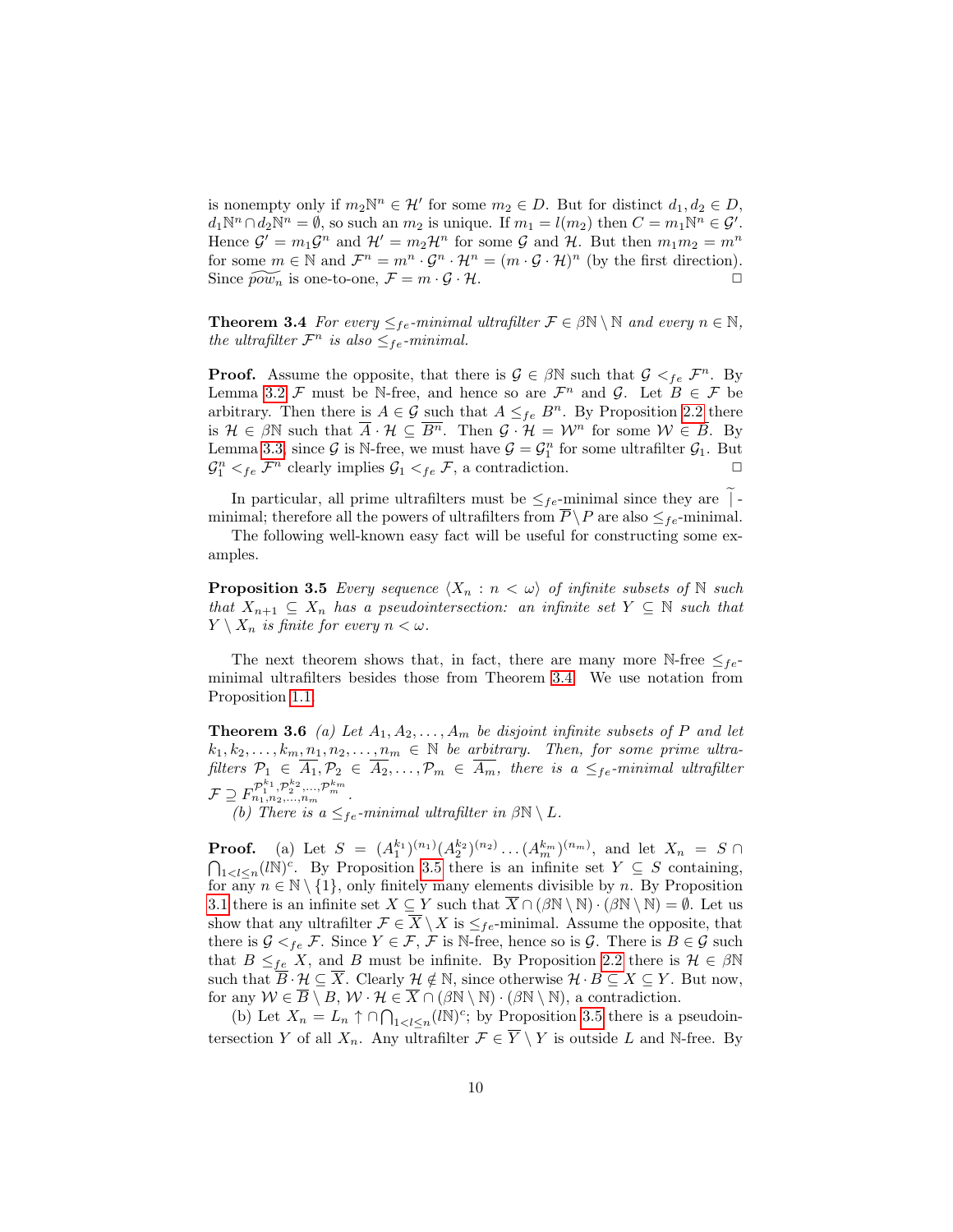Proposition [3.1](#page-8-2) there is  $X \subseteq Y$  such that all  $\mathcal{F} \in \overline{X} \setminus X$  are  $|_M$ -minimal. As in (a) one shows that any such  $\mathcal F$  is also  $\leq_{fe}$ -minimal.  $\Box$ 

Lemma 2.1 from [\[11\]](#page-18-2) says that if, for some  $A \in \mathcal{F}$ ,  $f(n) | n$  for all  $n \in A$ , then  $f(\mathcal{F}) | \mathcal{F}$ . Theorem [3.6](#page-9-0) shows that no such result holds for  $\leq_{fe}$  (and consequently for  $|_M$ : if  $\mathcal{F} \in L_n$   $(n > 1)$  is  $\leq_{fe}$ -minimal, any function such that  $f(n) \mid n$  and  $f(n) \neq n$  for all  $n \in A$  (for some  $A \in \mathcal{F}$ ) would map  $\mathcal F$  to an ultrafilter  $\mathcal{G} \in \overline{L_m}$  for some  $m < n$ , but  $\mathcal{G} \nleq_{fe} \mathcal{F}$ .

An ultrafilter F on N is selective (Ramsey) if, for every family  $\{A_n : n < \omega\}$ of disjoint subsets of N not in F, there is a  $B \in \mathcal{F}$  such that  $|B \cap A_n| \leq 1$ for every  $n \in \omega$ . The existence of such ultrafilters can not be proved in ZFC, but if they exist, then there are also N-free selective ultrafilters: if  $X$  is a pseudointersection of sets  $(nN)^c$  for  $n > 1$ , then any bijection  $f : N \to X$  maps any selective ultrafilter to an N-free selective ultrafilter.

**Theorem 3.7** For any N-free selective ultrafilter F there is no  $\mathcal{G} \in L$  such that  $G \lt_{fe} \mathcal{F}$ . In particular, if  $\mathcal{F} \in L$  then  $\mathcal{F}$  is  $\leq_{fe}$ -minimal.

**Proof.** 1°  $\mathcal{F} \in \overline{L_n}$  for some  $n \in \omega$ . Assume there is  $\mathcal{G} \lt_{fe} \mathcal{F}$ .  $\mathcal{G}$  must belong to  $L_m$  for some  $m < n$ . Let  $k = n - m$  and let T be the set of all k-tuples  $(i_1, i_2, \ldots, i_k)$  such that  $1 \leq i_1 < i_2 < \ldots < i_k \leq n$ . Fix a k-tuple  $(i_1, i_2, \ldots, i_k) \in T$ ; for every k-tuple  $p_1 \leq p_2 \leq \ldots \leq p_k$  of primes, let

$$
A_{(i_1,i_2,...,i_k)}^{(p_1,p_2,...,p_k)} = \{q_1q_2...q_n : q_1, q_2,..., q_n \in P \land q_1 \le q_2 \le ... \le q_n \land q_i = p_j \text{ for } j = 1,2,...,k\}.
$$

None of the sets  $A^{(p_1,p_2,...,p_k)}_{(i_1,i_2,...,i_k)}$  $\binom{(p_1,p_2,...,p_k)}{(i_1,i_2,...,i_k)}$  is in F, because  $p_1p_2...p_k\mathbb{N} \notin \mathcal{F}$ . Since they are disjoint (for different  $(p_1, p_2, \ldots, p_k)$  and the same  $(i_1, i_2, \ldots, i_k)$ ) and F is selective, there is  $B_{(i_1,i_2,...,i_k)} \in \mathcal{F}$  such that  $|B_{(i_1,i_2,...,i_k)} \cap A_{(i_1,i_2,...,i_k)}^{(p_1,p_2,...,p_k)}|$  $\binom{(p_1, p_2, \ldots, p_k)}{(i_1, i_2, \ldots, i_k)} \leq 1$  for all k-tuples  $p_1 \leq p_2 \leq \ldots \leq p_k$ . Hence

$$
B := \bigcap \{ B_{(i_1, i_2, ..., i_k)} : (i_1, i_2, ..., i_k) \in T \} \in \mathcal{F}
$$

as well. Let  $C \in \mathcal{G}$  be such that  $C \leq_{fe} B$ ; we can assume that  $C \subseteq L_m$ . However, if  $r = |T| + 1$ , for any  $F \in [C]^r$  there can be no  $s \in \mathbb{N}$  such that  $sF \subseteq B$ . Namely, if  $s = p_1p_2 \ldots p_k$  where  $p_1 \leq p_2 \leq \ldots \leq p_k$ , then two of the elements of sF would belong to the same  $A^{(p_1,p_2,...,p_k)}_{(i_1,i_2,\ldots,i_k)}$  $\binom{(p_1, p_2, \ldots, p_k)}{(i_1, i_2, \ldots, i_k)}$ , but B intersects each such set in at most one element; a contradiction.

 $2^{\circ}$   $\mathcal{F} \notin L$ . Since  $\mathcal{F}$  is selective, there is  $B \in \mathcal{F}$  such that  $|B \cap L_n| \leq 1$  for all n. Suppose there are  $m \in \mathbb{N}$  and  $\mathcal{G} \in \overline{L_m}$  such that  $\mathcal{G} <_{fe} \mathcal{F}$ . Let  $C \in \mathcal{G}$  be such that  $C \leq_{fe} B$ ; again we assume that  $C \subseteq L_m$ . But for any  $F \in [C]^2$  and any  $s \in \mathbb{N}$ , the elements of  $sF$  must belong to the same level  $L_n$ , so  $sF \subseteq B$  is not possible.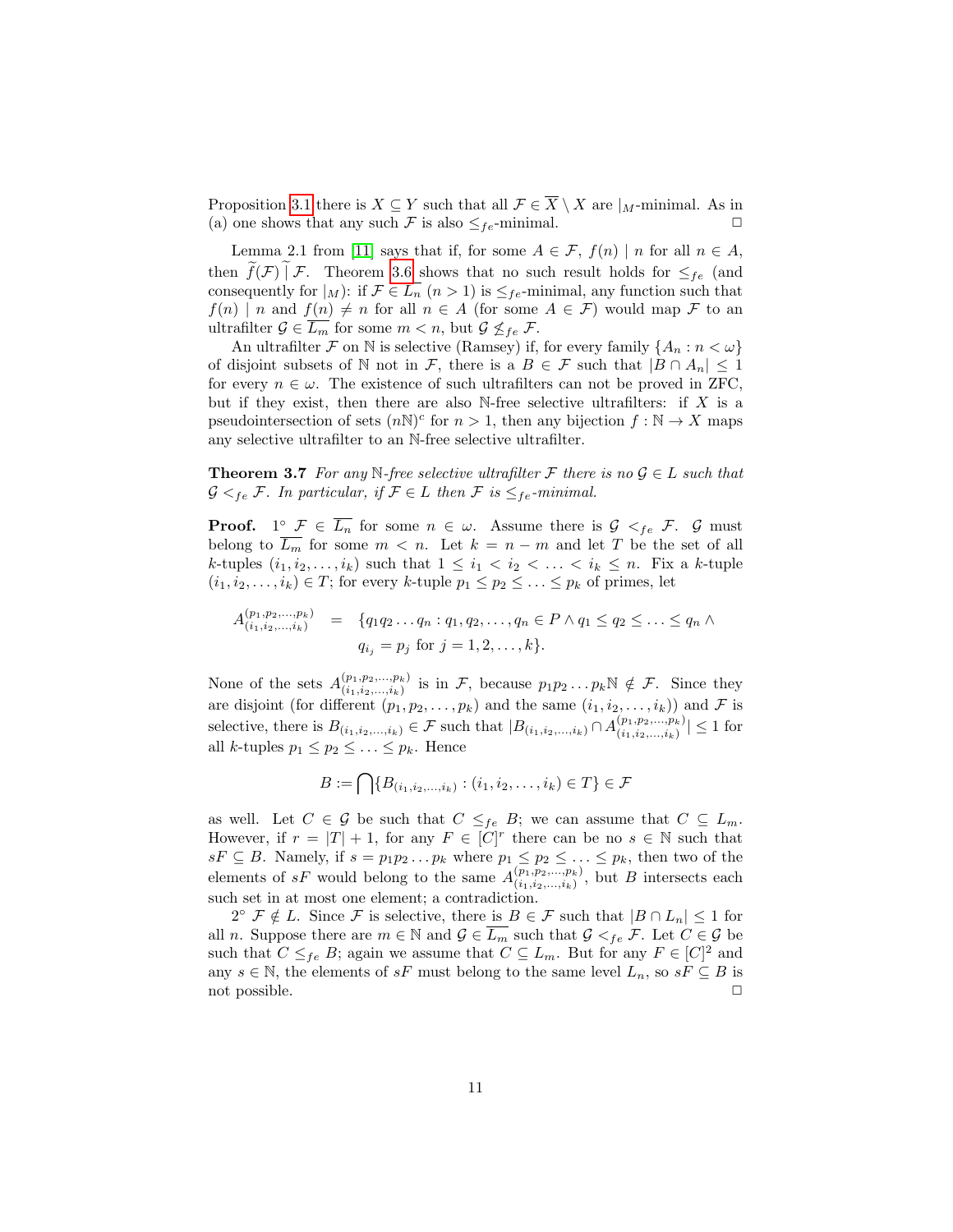### 4 Maximal ultrafilters

<span id="page-11-0"></span>**Proposition 4.1** (a)  $K(\beta N, \cdot)$  is the set of  $\vert_M$ -maximal ultrafilters.

(b)  $K(\beta N, \cdot)$  is the set of  $\leq_{fe}$ -maximal ultrafilters.

(c)  $K(\beta\mathbb{N},\cdot)$  is not topologically closed.

(a) is [\[10\]](#page-18-11), Theorem 4.1(d), (b) is a special case of [\[7\]](#page-18-8), Corollary 4.10 and (c) is [\[4\]](#page-18-0), Corollary 8.25.

Since *U* has the finite intersection property, there is a  $\tilde{I}$ -greatest class that we denote MAX.

<span id="page-11-2"></span>**Proposition 4.2** ([\[12\]](#page-18-9), Lemma 4.6) For every  $\mathcal{F} \in \beta \mathbb{N}$ ,  $\mathcal{F} \in MAX$  if and only if  $n \mid \mathcal{F}$  for all  $n \in \mathbb{N}$ .

The first two facts from the next lemma are a reformulation of Exercise 4.3.6 from  $[4]$ .

<span id="page-11-3"></span>**Lemma 4.3** (a)  $MAX$  is a topologically closed set.

(b)  $MAX$  is a  $-ideal$  of  $\beta\mathbb{N}$ .

(c) MAX is closed for  $+$ .

**Proof.** (a)  $MAX = \bigcap_{A \in \mathcal{U}} \overline{A}$ , an intersection of closed sets.

(b) Let  $\mathcal{F} \in MAX$  and  $\mathcal{G} \in \beta \mathbb{N}$ . Then  $\mathcal{F} |_{R} \mathcal{F} \cdot \mathcal{G}$ , so by Theorem [2.8,](#page-5-0)  $\mathcal{F} \mid \mathcal{F} \cdot \mathcal{G}$ . Hence  $\mathcal{F} \cdot \mathcal{G} \in MAX$  as well. That  $\mathcal{G} \cdot \mathcal{F} \in MAX$  is proved analogously. (c) Let  $\mathcal{F}, \mathcal{G} \in MAX$ . By Proposition [4.2,](#page-11-2) it suffices to show that  $m | \mathcal{F} + \mathcal{G}$ 

for all  $m \in \mathbb{N}$ . But  $\mathcal{F} = m\mathcal{F}_1$  and  $\mathcal{G} = m\mathcal{G}_1$  for some  $\mathcal{F}_1, \mathcal{G}_1 \in \beta \mathbb{N}$ , so  $\mathcal{F} + \mathcal{G} =$  $m(\mathcal{F}_1 + \mathcal{G}_1)$  (distributivity holds in  $(\beta \mathbb{N}, \cdot)$  for multiplying by  $m \in \mathbb{N}$ ).

**Example 4.4**  $\beta N \setminus MAX$  is not *·-closed; in other words we can find*  $\mathcal{F}, \mathcal{G} \notin$ MAX such that  $\mathcal{F} \cdot \mathcal{G} \in MAX$ . Let  $P = Q_1 \cup Q_2$  be a partition of P into two infinite sets,  $Q_1 = \{p_n : n \in \mathbb{N}\}\$  and  $Q_2 = \{q_n : n \in \mathbb{N}\}\$ . Let  $[\mathcal{F}]$  and  $[\mathcal{G}]$ be the smallest upper  $\widetilde{\phantom{a}}$  -bounds of  $\langle \prod_{i=1}^n p_i^n : n < \omega \rangle$  and  $\langle \prod_{i=1}^n q_i^n : n < \omega \rangle$ ; here we use Proposition [2.12\(](#page-7-0)a) and it is irrelevant which representatives of the  $=$ ∼-equivalence classes we take. Then  $\mathcal{F}, \mathcal{G} \notin MAX$  because  $q_1 \nmid \mathcal{F}$  and  $p_1 \nmid \mathcal{G}$ . However,  $p^i | \mathcal{F} \cdot \mathcal{G}$  for all  $p \in P$  and all  $i \in \mathbb{N}$ , so  $\mathcal{F} \cdot \mathcal{G} \in MAX$  by Proposition [4.2.](#page-11-2)

<span id="page-11-1"></span>Lemma 4.5  $K(\beta N, \cdot) \subseteq MAX$ .

**Proof.** Lemma [4.3\(](#page-11-3)b) implies that  $K(\beta N, \cdot) \subseteq MAX$ , so Lemma 4.3(a) implies  $K(\beta\mathbb{N},\cdot)\subseteq MAX.$ 

The strict inclusion will be proved in Corollary [5.4.](#page-16-0)

<span id="page-11-4"></span>An ultrafilter  $\mathcal{F} \in \beta \mathbb{N}$  is called weakly summable if every  $A \in \mathcal{F}$  is an A-IP set. In [\[4\]](#page-18-0), Theorem 12.17, it was shown that, if we denote  $\Gamma = \text{cl}\{\mathcal{F} \in \beta \mathbb{N} :$  $\mathcal{F} + \mathcal{F} = \mathcal{F}$ , then  $\Gamma$  is exactly the set of weakly summable ultrafilters. Thus every  $+$ -idempotent ultrafilter is weakly summable; the reverse is false by [\[4\]](#page-18-0), Theorem 8.24 or Theorem 12.22. The following proposition is (a) [\[4\]](#page-18-0), Theorem 5.20 or [\[1\]](#page-18-3), Lemma 4.1, and (b) [\[4\]](#page-18-0), Theorem 12.23.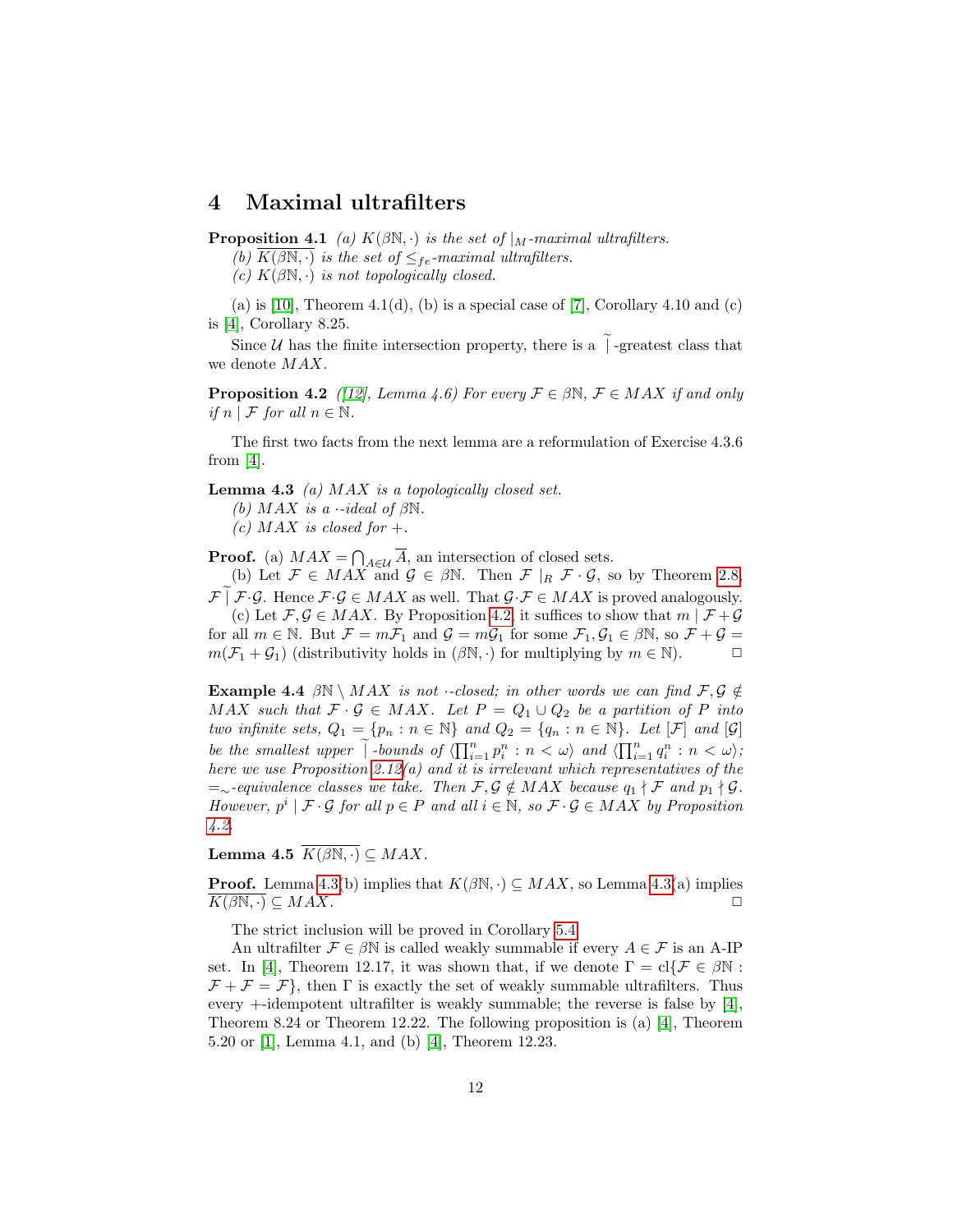**Proposition 4.6** (a) Γ is a left  $\cdot$ -ideal of  $\beta \mathbb{N}$ ; (b)  $\Gamma$  is not +-closed.

<span id="page-12-1"></span>Theorem 4.7  $\Gamma \subset MAX$ .

**Proof.** By [\[4\]](#page-18-0), Theorem 5.19.1 every +-idempotent is divisible by all  $n \in \mathbb{N}$ , so Proposition [4.2](#page-11-2) implies that the set of all +-idempotents is included in MAX. By Lemma [4.3\(](#page-11-3)a) MAX also contains its closure Γ.

However,  $\Gamma \neq MAX$ . One way to see this is the fact that  $MAX$  is +-closed and  $\Gamma$  is not. The other way is described in Example [4.8](#page-12-0) below.  $\Box$ 

<span id="page-12-0"></span>**Example 4.8** Let  $\langle a_n : n \in \mathbb{N} \rangle$  be a sequence in N defined recursively:  $a_1 = 1$ and, for all  $n > 1$ ,  $n \mid a_n$  and  $a_n > \sum_{i=1}^{n-1} a_i$ . Then the set  $A = \{a_n : n \in$  $N$ } intersects mN for every  $m \in N$ . Thus  $\mathcal{U} \cup \{A\}$  has the finite intersection property, and there is  $\mathcal{F} \in MAX$  such that  $A \in \mathcal{F}$ . But A is not an A-IP set, so there is no +-idempotent containing A, and  $\mathcal{F} \notin \Gamma$ .

The set  $\mathbb{H} = \bigcap_{n \in \mathbb{N}} \overline{2^n \mathbb{N}}$  plays an important role in the investigation of the algebraic structure of  $\beta N$ , see Chapter 6 of [\[4\]](#page-18-0). It is obvious that  $MAX \subset \mathbb{H}$ , and by [\[4\]](#page-18-0), Corollary 7.26, MAX is algebraically and topologically isomorphic to  $H$ . The results above give us the following image, showing the place of  $MAX$ among these important families of ultrafilters.



Recall that  $\mathcal{U}_N$  is the family of all N-free sets from  $\mathcal{U}$ , and  $\mathcal{V}_N = \{A^c :$  $A \in \mathcal{U}_N$ . In [\[13\]](#page-18-10) it was shown that  $\mathcal{U}_N \cup \{(nN)^c : n \in \mathbb{N} \setminus \{1\}\}\)$  has the finite intersection property, so there is a  $\vert$  -greatest N-free class that we denote NMAX.  $A \subseteq \mathbb{N}$  is a strong antichain if every two elements  $m, n \in A$  are mutually prime.

<span id="page-12-2"></span>**Proposition 4.9** ([\[13\]](#page-18-10), Lemma 5.2)  $S \subseteq \mathbb{N}$  is an  $\mathbb{N}$ -free set if and only if it contains an infinite strong antichain.

**Lemma 4.10** (a) NMAX is a topologically closed set. (b) NMAX is a  $\cdot$ -ideal of  $\beta \mathbb{N}_F := \{ \mathcal{G} \in \beta \mathbb{N} : \mathcal{G} \text{ is } \mathbb{N}\text{-free} \}.$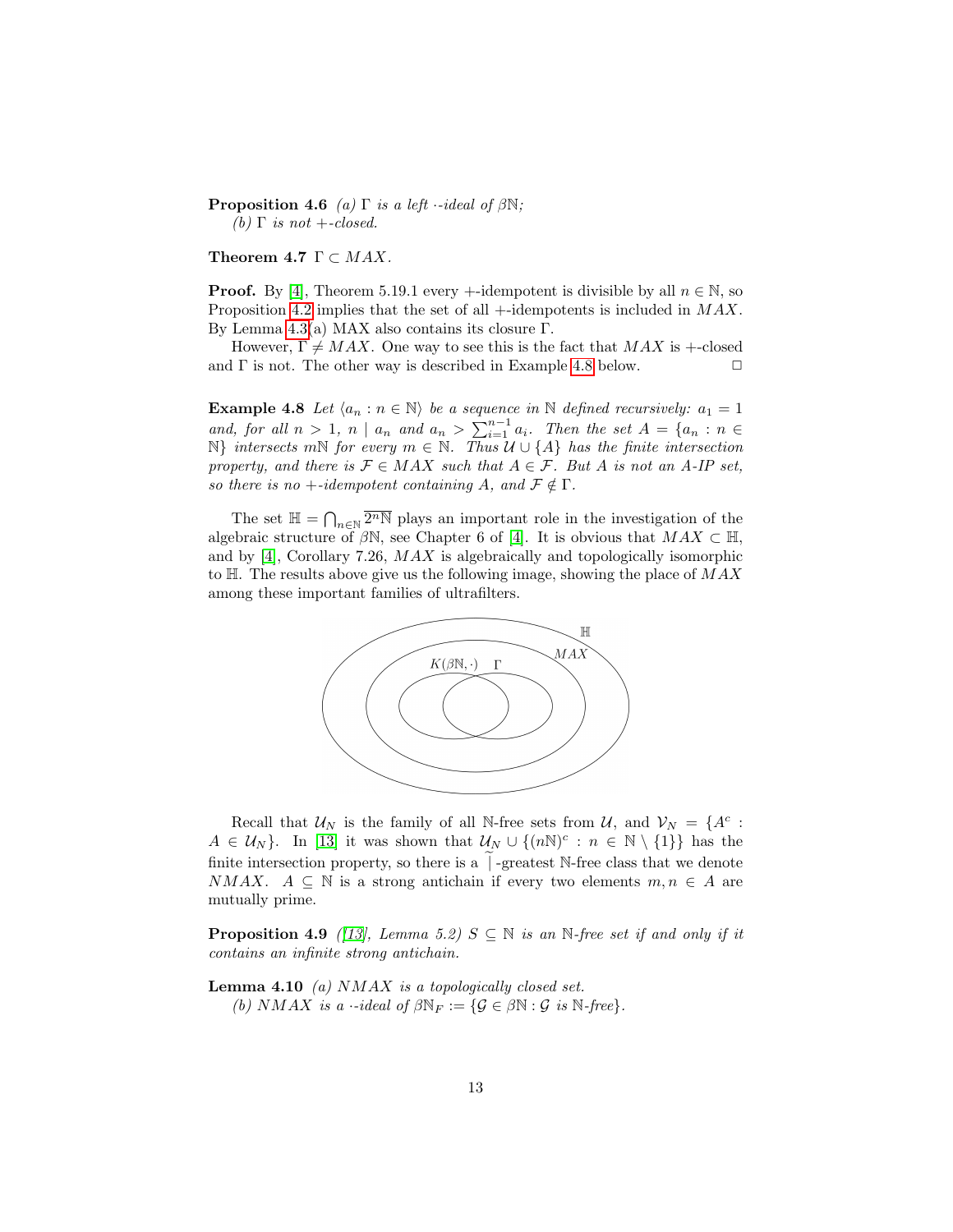**Proof.** (a)  $NMAX = \bigcap_{A \in \mathcal{U}_N} \overline{A} \cap \bigcap_{n \in \mathbb{N} \setminus \{1\}} \overline{(n\mathbb{N})^c}$ , an intersection of closed sets.

(b) Let  $\mathcal{F} \in NMAX$  and  $\mathcal{G} \in \beta \mathbb{N}_F$ . Assume  $p \mid \mathcal{F} \cdot \mathcal{G}$  for some  $p \in P$ . Then  $p \mid \mathcal{F}$  or  $p \mid \mathcal{G}$ , a contradiction. So  $\mathcal{F} \cdot \mathcal{G}$  is N-free. But it is  $\vert_M$ -divisible by  $\mathcal{F}$ and hence | -divisible by all N-free ultrafilters, so  $\mathcal{F} \cdot \mathcal{G} \in NMAX$ .  $\Box$ 

 $NMAX$  is clearly not an ideal in  $\beta \mathbb{N}$ , since for  $\mathcal{F} \in NMAX$  and  $n \in \mathbb{N} \setminus \{1\}$ we have  $n \cdot \mathcal{F} \notin NMAX$ . Also, it is not +-closed because a sum of two ultrafilters  $\mathcal{F}, \mathcal{G}$  not divisible by 2 must be divisible by 2: if we denote by  $2N + 1$  the set of odd numbers, then  $\{n \in \mathbb{N} : (2\mathbb{N} + 1) - n \in \mathcal{G}\} = 2\mathbb{N} \in \mathcal{F}$ , so  $2\mathbb{N} \in \mathcal{F} + \mathcal{G}$ .

# 5 Large subsets of N

To definitions of various largeness properties from Section [1](#page-0-0) we now add a few more, derived from our divisibility relation  $\tilde{ }$ . For each of them we also give some immediate equivalents. A set  $A \subseteq \mathbb{N}$  is:

-MAX-set if it a member of some ultrafilter in  $MAX$ , if and only if it is not contained in a set in  $V$ , if and only if  $A \downarrow = \mathbb{N}$ ;

-NMAX-set if it is a member of an ultrafilter divisible by all N-free ultrafilters, if and only if it is not contained in a set in  $\mathcal{V}_N$ ;

-MAX\*-set if it intersects every MAX-set, if and only if it is a member of every ultrafilter in  $MAX$ , if and only if it contains some set in  $U$ ;

-NMAX\*-set if it intersects every NMAX-set, if and only if it is a member of every ultrafilter divisible by all N-free ultrafilters, if and only if it contains some set in  $\mathcal{U}_N$ .

We will obtain the following situation: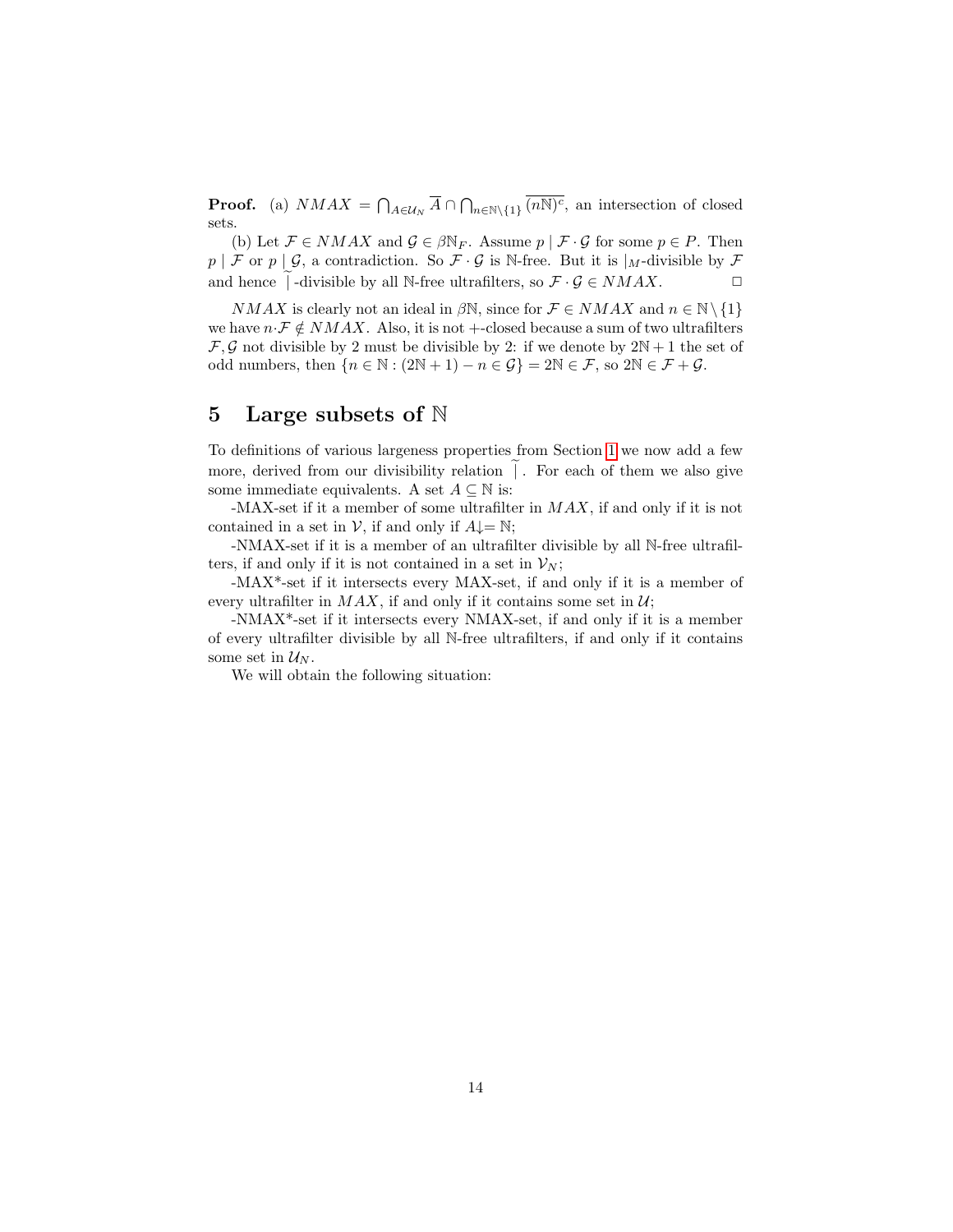

Some of the implications are trivial: MAX $\Rightarrow$ NMAX, NMAX $\neq$ MAX, NMAX\* ⇒MAX\*, A-IP\*⇒A-central\*⇒A-central⇒A-IP and M-central\*⇒M-central⇒M-IP. Proofs of most of the other known implications can be found in [\[1\]](#page-18-3): Acentral\*⇒M-thick is 5.11, A-thick⇒A-central and M-thick⇒M-central are 5.10, A-central⇒A-pcws is 5.5, M-central⇒M-pcws is 5.7, M-central $\neq$ A-IP is 5.16 and A-central $\neq$ M-IP is Proposition 5.14. A-central\* $\neq$ A-IP\*, M-central\* $\Rightarrow$ Acentral and A-pcws⇒A-J (as well as M-pcws⇒M-J) are, respectively, Theorem 16.8, Theorem 16.26.1 and Theorem 14.8.3 from [\[4\]](#page-18-0). For sake of completeness, we include the proof of A-IP $\neq$ A-pcws in the theorem below.

Now let us consider the remaining implications, involving sets derived from maximal divisibility classes.

<span id="page-14-0"></span>**Theorem 5.1** For subsets of  $N$  the following implications hold:

- (a) A-IP⇒MAX but MAX $\neq$ A-IP.
- $(b)$  M-IP $\neq$ NMAX.
- (c) M-J⇒MAX but MAX $\neq$ M-J.
- (d) A-pcws $\neq$ MAX.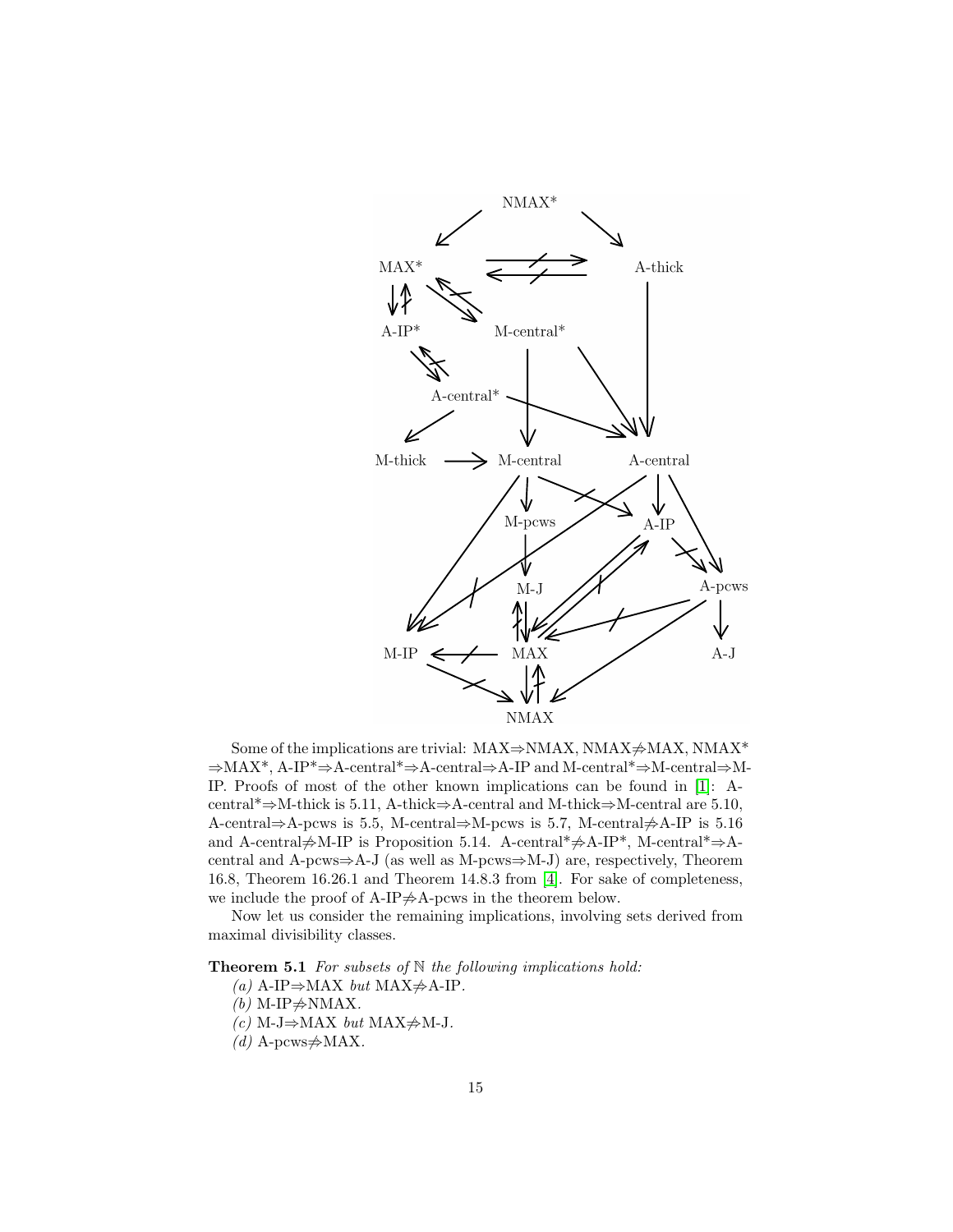$(e)$  A-pcws⇒NMAX.

 $(f)$  A-IP $\neq$ A-pcws.

Proof. (a) Every A-IP set is contained in a +-idempotent, which is by Lemma [4.7](#page-12-1) an element of MAX. On the other hand, in Example [4.8](#page-12-0) we actually constructed a set belonging to an ultrafilter in  $MAX$  which is not an A-IP set.

(b) Let  $P = \{p_n : n < \omega\} \cup Q$  be a partition of the set P of primes into two infinite subsets. If  $A = FP(\langle p_n \rangle)$ , then A is an M-IP set. However, by Proposition [4.9](#page-12-2)  $Q \uparrow$  is a set in  $\mathcal{U}_N$  and A is contained in its complement, which is in  $\mathcal{V}_N$ .

(c) Assume the opposite, that there is a M-J-set A such that  $A \subseteq B$  for some  $B \in \mathcal{V}$ . Any number divisible by any element of the complement  $B^c$  also belongs to  $B^c$ . Hence, if we define a function  $f : \mathbb{N} \to B^c$  arbitrarily,  $a \cdot \prod_{i \in H} f(i) \notin B$ for all  $a \in \mathbb{N}, H \in [\mathbb{N}]^{<\aleph_0}$ , a contradiction.

To prove that the reverse implication does not hold, let  $P = \{p_n : n \in \mathbb{N}\}\$ be the increasing enumeration of the primes and

$$
A = \{p_{i_1}^k p_{i_2}^k \dots p_{i_m}^k : m, k \in \mathbb{N} \land i_1 < i_2 < \dots < i_m\}.
$$

Then  $A \downarrow = \mathbb{N}$ , so A is a MAX-set. To prove that it is not M-J, let functions  $f, g: \mathbb{N} \to \mathbb{N}$  be defined by  $f(n) = p_{2n}^2 p_{2n+1}$  and  $g(n) = p_{2n} p_{2n+1}^2$ . Now, if  $H \in [\mathbb{N}]^{< \aleph_0}, a \in \mathbb{N}, x_f = a \prod_{i \in H} f(i) \text{ and } x_g = a \prod_{i \in H} g(i)$ , let  $j = \min H$ , and  $p_{2j}^k \parallel a$  and  $p_{2j+1}^l \parallel a$  (i.e. k, l are the largest numbers for which these divisibilities hold). Then  $x_f = p_{2j}^{k+2} p_{2j+1}^{l+1} q_f$  and  $x_g = p_{2j}^{k+1} p_{2j+1}^{l+2} q_g$  for some  $q_f, q_g$  not divisible by  $p_{2j}$  or  $p_{2j+1}$ . But it is impossible that both  $k+2 = l+1$ and  $k + 1 = l + 2$  hold, so  $x_f$  and  $x_g$  can not both belong to A.

(d) The set  $2N+1$  of odd numbers is A-piecewise syndetic, but is clearly not a MAX-set.

(e) Let A be a set not in NMAX; we may assume  $A \in V_N$ . Suppose that A is A-pcws. Then there is finite  $F = \{t_1, t_2, \ldots, t_f\} \subset \mathbb{N}$  such that, for  $B =$  $\bigcup_{t\in F}(A-t)$ , the set  $\{B-k : k \in \mathbb{N}\}\$  has the finite intersection property. Since  $A^c$  is N-free, by Proposition [4.9](#page-12-2) there are mutually prime  $n_1, n_2, \ldots, n_f \in$ A<sup>c</sup>. Let  $n = n_1 n_2 ... n_f$ ; then there is  $m \in \bigcap_{1 \leq i \leq n} (B - i)$ . This means that  ${m+1, m+2, \ldots, m+n} \subseteq B$ . By the Chinese remainder theorem, the system

$$
x \equiv -t_j \pmod{n_j}, \ \ j = 1, 2, \dots, f
$$

has a solution  $x \in \{m+1, m+2, \ldots, m+n\}$ . Then  $n_j \mid x+t_j$  and  $n_j \in A^c$ imply  $x + t_j \in A^c$ , since  $A^c \in \mathcal{U}_N$ . However, since  $x \in B$ ,  $x + t_j \in A$  for some  $1 \leq j \leq f$ ; a contradiction.

(f) Let  $\langle a_n : n \in \mathbb{N} \rangle$  be a sequence in N such that  $a_n > n + \sum_{i=1}^{n-1} a_i$  for  $n > 1$ . Then  $A := FS(\langle a_n \rangle)$  is an A-IP set. Assume that, for some  $n \in \mathbb{N}$ and  $B = \bigcup_{t \leq n} (A - t)$ , the family  $\{B - k : k \in \mathbb{N}\}\$  has the finite intersection property. Then there is  $x \in \bigcap_{k \leq 2^{n-1}} (B - k)$ , which means that B contains  $2^{n-1}$ successive numbers. But each of them is a nonempty sum of some of  $a_n$  minus some t. Hence at least n elements of  $\{a_n : n \in \mathbb{N}\}\$  must be "used" to get these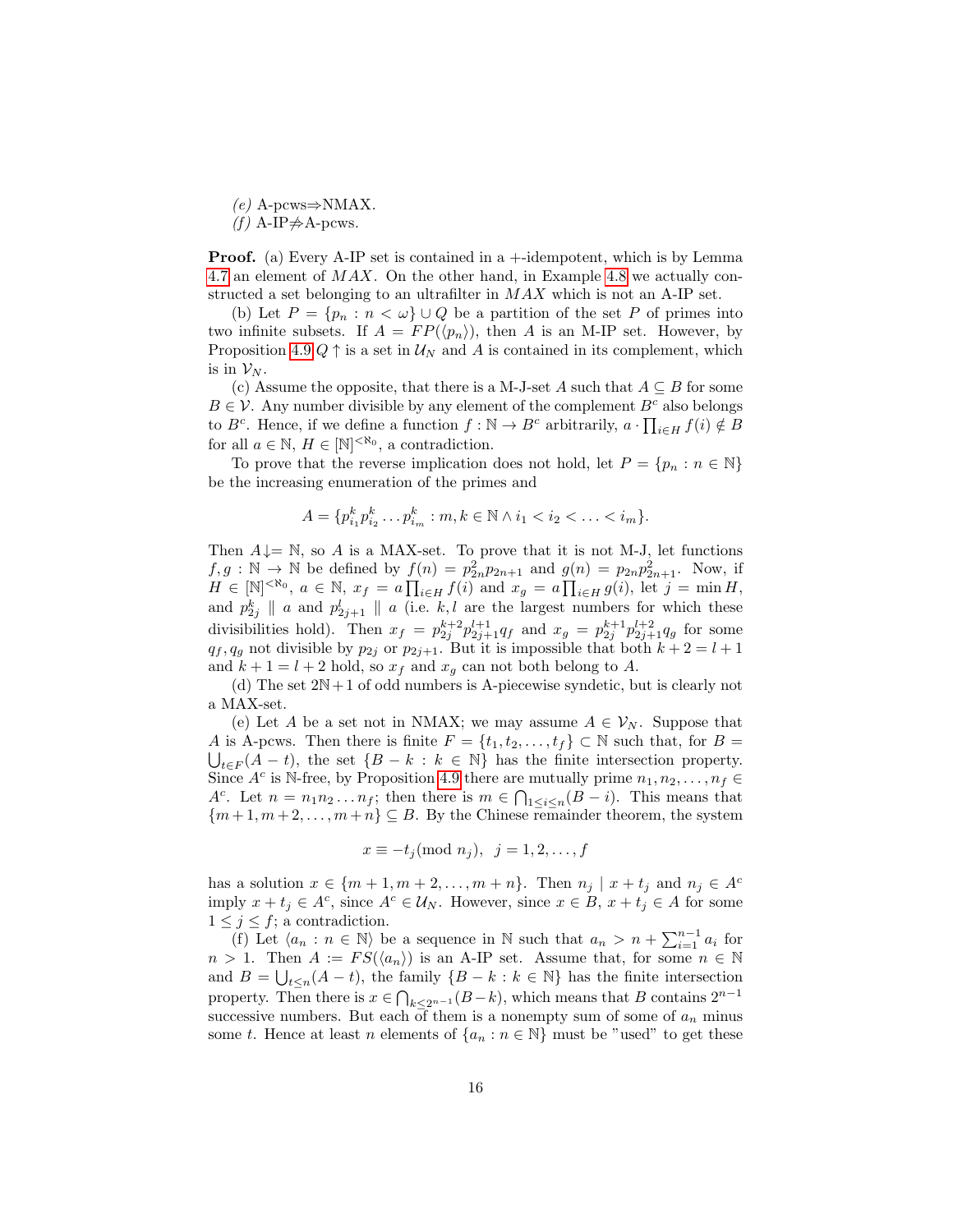elements, say  $a_{i_1} < a_{i_2} < \ldots < a_{i_n} < \ldots$  If y is the smallest among them which contains  $a_{i_m}$  for some  $m \geq n$ , say  $y = a_{i_m} + a_{j_1} + \ldots + a_{j_l} - t$  for some  $t \leq n$ , then  $y-1$  can not belong to B, since any element of that set not using  $a_{i_k}$  for  $k \ge m$  is no larger than  $a_1 + a_2 + \ldots + a_{i_m-1} < a_{i_m} - i_m \le y - 1.$   $\Box$ 

**Theorem 5.2** For subsets of  $N$  the following implications hold:

- (a) MAX<sup>\*</sup>⇒M-central<sup>\*</sup> but M-central<sup>\*</sup> $\neq$ MAX<sup>\*</sup>.
- (b) MAX<sup>\*</sup>⇒A-IP<sup>\*</sup> but A-IP<sup>\*</sup> $\neq$ MAX<sup>\*</sup>.
- (c) A-thick $\neq$ MAX<sup>\*</sup> and MAX<sup>\*</sup> $\neq$ A-thick.
- $(d)$  NMAX<sup>\*</sup>⇒A-thick.

**Proof.** (a) We use Remark [1.2.](#page-3-0) M-central⇒MAX directly implies that  $MAX^* \Rightarrow M$ central\*. If M-central\*⇒MAX\* were true, by duality we would have MAX⇒Mcentral, which is not true.

(b) By Remark [1.2,](#page-3-0) MAX<sup>\*</sup> $\Rightarrow$ A-IP<sup>\*</sup> follows from Theorem [5.1\(](#page-14-0)a). We can use duality to prove A-IP\* $\neq$ MAX\* as well, but here is a direct proof. Since Γ is not +-closed (Proposition [4.6\)](#page-11-4), there are  $\mathcal{F}, \mathcal{G} \in \Gamma$  such that  $\mathcal{F} + \mathcal{G} \notin \Gamma$ . By Lemmas [4.7](#page-12-1) and [4.3\(](#page-11-3)c),  $\mathcal{F} + \mathcal{G} \in MAX$ .  $\Gamma$  is topologically closed, so there is  $A \in \mathcal{F} + \mathcal{G}$  such that  $\overline{A} \cap \Gamma = \emptyset$ . This means that  $A^c$  is an A-IP\* set, but not a MAX\*-set.

(c) We construct finite sets  $F_n$  and elements  $a_n \in \mathbb{N}$  by recursion on n. Let  $F_0 = \emptyset$  and  $a_0 = 1$ . For  $n > 1$ , let  $F_n$  be any set of n successive natural numbers larger than  $a_{n-1}$ , and let  $a_n$  be larger than all elements of  $F_n$  and divisible by *n*. Then the set  $\bigcup_{n<\omega} F_n$  is A-thick but not in MAX\* (it is disjoint from  $\{a_n : n < \omega\}$ , so it does not contain a set in  $\mathcal{U}$ ).

To show that  $MAX^* \neq A$ -thick, note just that 2N is a MAX<sup>\*</sup>-set but does not even contain an interval of length 2.

(d) If X is a NMAX<sup>\*</sup>-set, we can assume that  $X \in \mathcal{U}_N$ . By Proposition [4.9](#page-12-2) there is an infinite strong antichain  $A = \{a_m : m \in \mathbb{N}\}\subseteq X$ . Let  $n \in \mathbb{N}$  be given; we are looking for an interval of length  $n$  in  $X$ . Consider the system of congruences

$$
x \equiv -m \pmod{a_m}, \ \ m = 1, 2, \dots, n.
$$

Since  $a_m$  are pairwise mutually prime, this system has a solution  $x \in \mathbb{N}$  by the Chinese remainder theorem. Then, for each  $m \in \{1, 2, \ldots, n\}$ ,  $x + m$  is divisible by  $a_m$ , so  $a_m \in X$  implies  $x + m \in X$ .

There are several direct corollaries of the results above.

<span id="page-16-1"></span>Corollary 5.3 (a) A-pcws $\neq$ A-IP.

(b) MAX $\neq$ A-pcws.

 $(c)$  MAX $\neq$ M-pcws.

(d) M-central\* $\neq$ A-thick.

 $(e)$  MAX $\neq$ M-IP.

 $(f)$  M-IP $\neq$ M-J.

<span id="page-16-0"></span>Corollary 5.4 *(a)*  $\overline{K(\beta N, \cdot)} \subset MAX$ . (b)  $K(\beta\mathbb{N}, +) \nsubseteq MAX$ .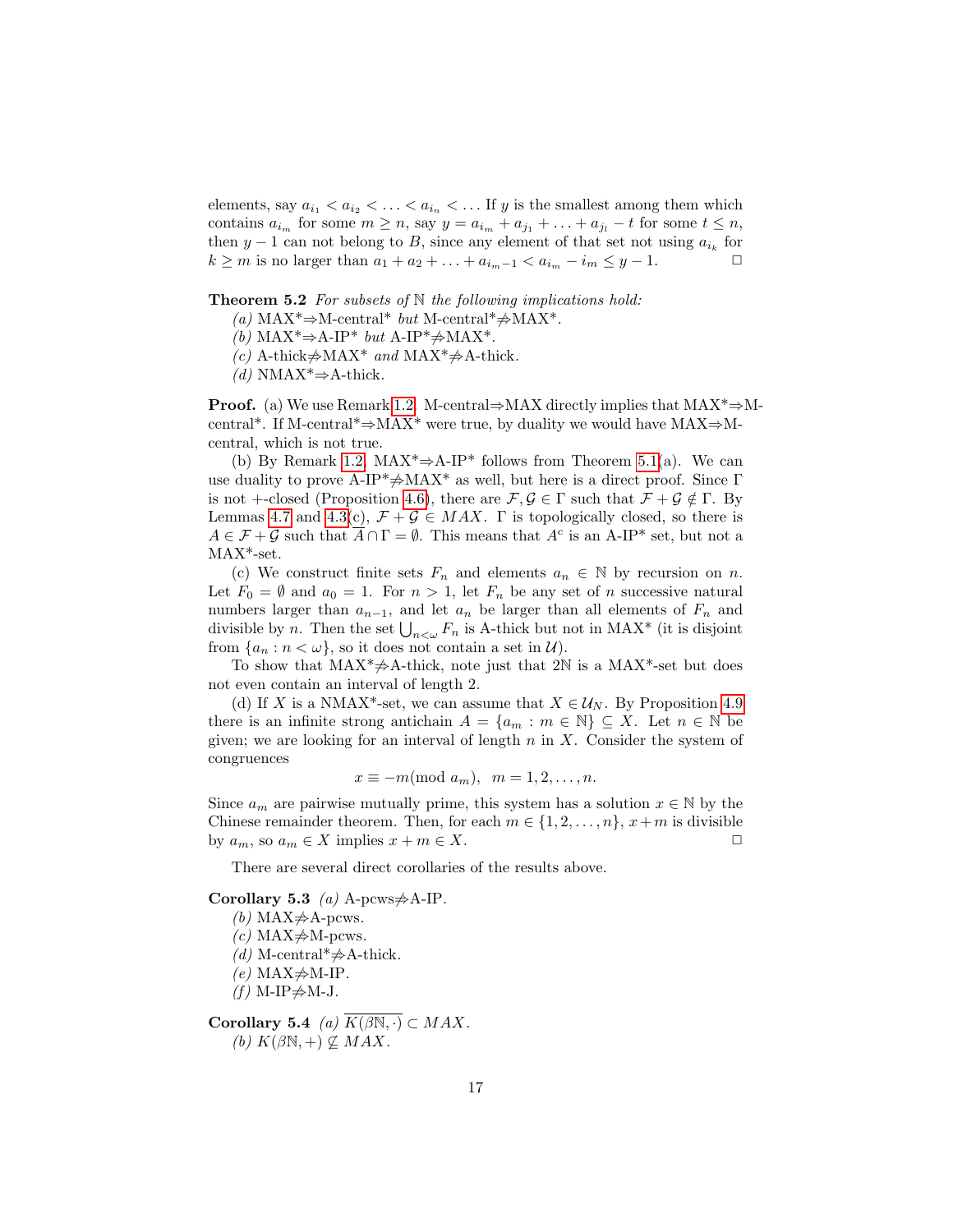Proof. (a) By Lemma [4.5](#page-11-1) we only need to show that the inclusion is strict. By Corollary [5.3\(](#page-16-1)c) there is a set A belonging to an ultrafilter  $\mathcal{F} \in MAX$  which is not M-piecewise syndetic. This means that  $A$  is not an element of any ultrafilter in  $K(\beta \mathbb{N}, \cdot)$ . Since  $\overline{A}$  is an open set, it is disjoint from  $K(\beta \mathbb{N}, \cdot)$ , so  $\mathcal{F} \notin K(\beta \mathbb{N}, \cdot)$ .

(b) By Theorem [5.1\(](#page-14-0)d) there is  $A \subseteq \mathbb{N}$  which is A-piecewise syndetic set but not a MAX-set. Then there is an ultrafilter  $\mathcal{F} \in \overline{A} \cap K(\beta N, +)$ , but there is no ultrafilter from  $MAX$  in  $\overline{A}$ .

## 6 Open problems and remarks

The  $\leq_{fe}$  relation for sets has a nice nonstandard characterization: by (an anal-ogon of) [\[3\]](#page-18-5), Proposition 4.3,  $A \leq_{fe} B$  holds if and only if  $x \cdot A \subseteq {}^*B$  for some  $x \in$  <sup>\*</sup>N. It would be very useful if such a result could be found for the ultrafilter relation, but we were not able to find it so far.

**Problem 6.1** Find a nice nonstandard characterization of  $\leq_{fe}$  for ultrafilters.

The only examples of ultrafilters such that  $\mathcal{F} \leq_{fe} \mathcal{G}$  but  $\mathcal{F} \nmid_M \mathcal{G}$  we found so far are above L. So it is natural to ask the following.

**Problem 6.2** Does  $\mathcal{F} \leq_{fe} \mathcal{G}$  imply  $\mathcal{F} |_{M} \mathcal{G}$  for  $\mathcal{F}, \mathcal{G} \in L^{\circ}$ 

**Problem 6.3** (a) Find a nice characterization of  $\leq_{fe}$ -minimal ultrafilters. (b) Is every |M-minimal ultrafilter also  $\leq_{fe}$ -minimal?

If the answer to (b) is yes, then a solution to (a) would also provide a nice characterization of  $|_M$ -minimal ultrafilters.

In Section 2 we considered upper bounds of chains in  $(\beta N / =_{fe}, \leq_{fe})$ , but did not resolve the analogous questions for lower bounds.

**Problem 6.4** Does every  $\leq_{fe}$ -decreasing chain in  $\beta N / \leq_{fe}$  has a lower bound? If yes, does it always have a greatest lower bound?

Concerning Corollary [5.4](#page-16-0) and Theorem [4.7](#page-12-1) we have the following question.

**Problem 6.5** (a) Is MAX the  $\cdot$ -ideal of  $\beta \mathbb{N}$  generated by  $\Gamma$ ? (b) Is MAX the +-closure of  $\Gamma$  or the +-closure of  $\overline{K(\beta\mathbb{N},\cdot)}$ ?

Finally, the last problem deals with a missing implication on the diagram from Section 5.

#### Problem 6.6 Does A-J⇒NMAX?

The author gratefully acknowledges financial support of the Science Fund of the Republic of Serbia (call PROMIS, project CLOUDS, grant no. 6062228) and Ministry of Education, Science and Technological Development of the Republic of Serbia (grant no. 451-03-9/2021-14/200125).